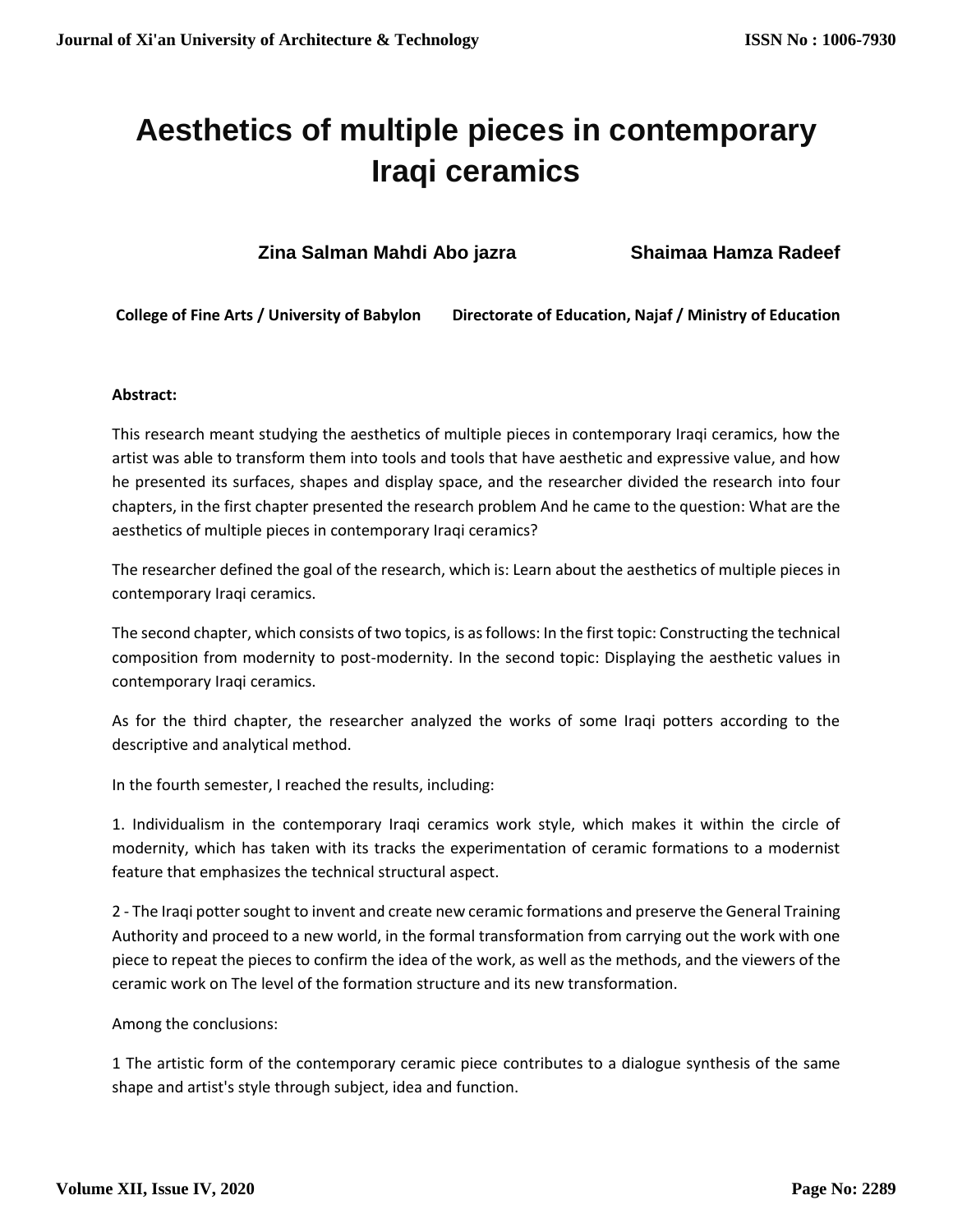2. The General Ceramic Training Authority is a synthetic language based on communication by expanding the circle of visionary action and the diversity of levels of metaphor or symbol at the level of beauty and wording.

Then the researcher presented the recommendations and proposals.

#### **Chapter one:**

First: the research problem:

Throughout the ages, man seeks to search for and explore all that is new, different and different by identifying its components and the way it is built and how to benefit from it technically, aesthetically and scientifically, which removed it from the familiar coordination patterns to the cycle of transformation and stylistic diversity in the appearances and construction buildings to form a new work area In which disassociation is the operative cognitive operative.

What the artistic style witnessed from multiple interpretations and explanations subjected to the influence of different philosophical, critical and artistic trends and doctrines where the concept of diversity and style is inherent, as diversity indicated the human cultural feature in the process of creating multiple trends to accomplish artworks, this new and different creation is one of the necessities to invent various techniques It is based on the rules for the person to achieve his intellectual and practical directions in various fields of his life, including the field of art, as part of the development process he seeks. And since the contemporary ceramic text was unique in its construction through the demolition of the frameworks of the traditional building rules and the trend towards deconstructive patterns, art directed towards the concepts of fragmentation, dispersion, decentralization and the adoption of difference and contrast as an approach to it, taken from interpretation open borders that enter into the establishment of the structure of that ceramic text, as it moved away from The predominance of the ceramic type through its adoption of the categories of pluralism, which achieved a presence in the circle of deconstructive reading by introducing a new constructive art.

Accordingly, the potter followed the aesthetics of multiple plots as a fact that formed forms in the logic of steadfastness, a fact that was destined to practice its active action in the time of epistemological-artistic openness, or in other words, the time of the major displacements, and therefore that openness in the structure of thought and its system that followed The method of permanent dismantling, and this introduces the structure of contemporary Iraqi ceramic achievement within the systems of intellectual movement to the concepts of modernization and postmodernist concepts, which it does from the aesthetic and artistic presence of the ceramic race, and pushes it towards focusing on those aesthetics of multiple pieces, which would have generated the transformation The aesthetic desired for him . All of this leads us to ask what is the knowledge system that drives ceramic art in general within the framework of diversity !? What are the aesthetics of multiple pieces in contemporary Iraqi ceramics?

Second / the importance of research and the need for it: - The importance of the current research stems from: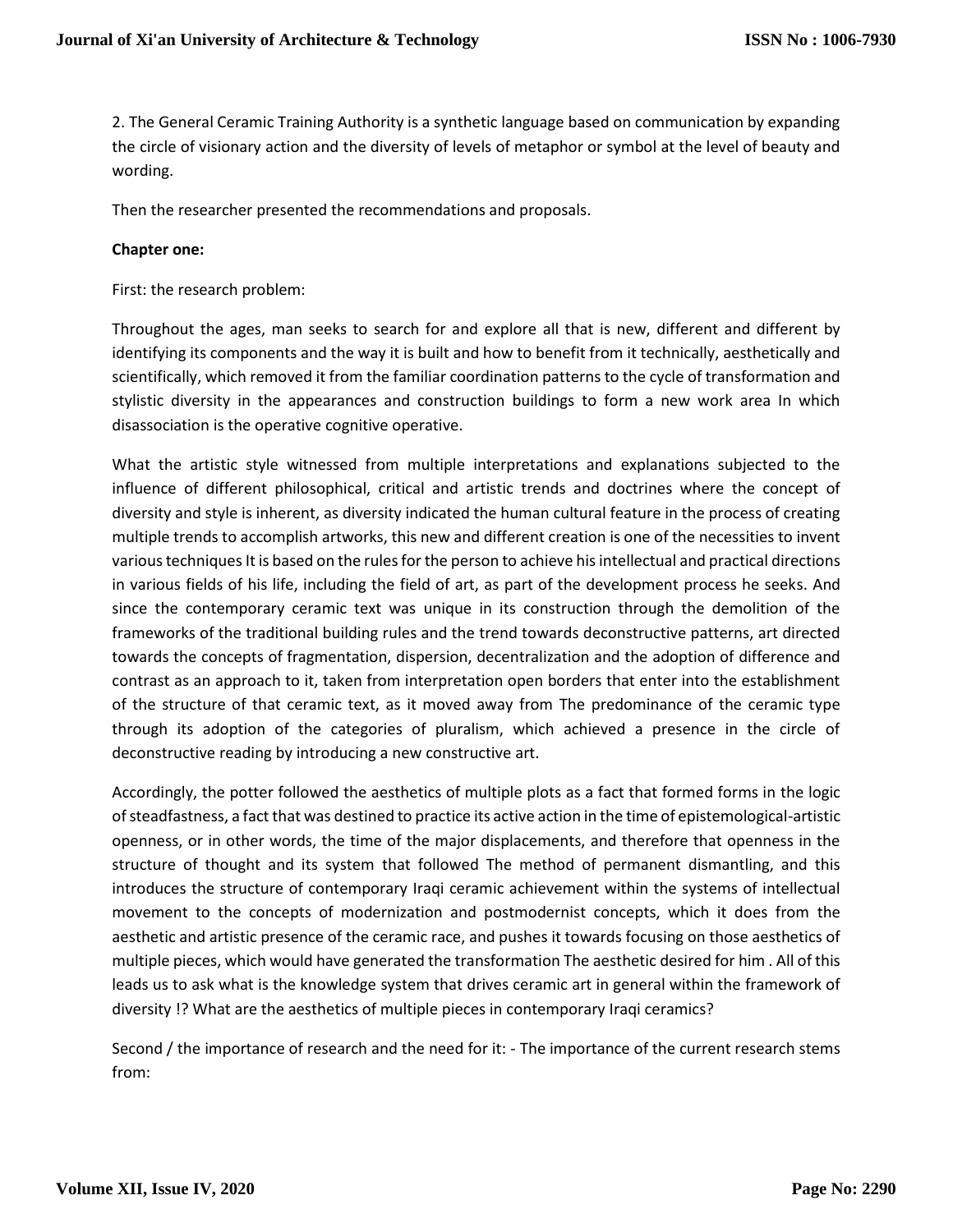1- The importance of the research lies through explaining what the relationship is in dismantling the structure of the ceramic work and the effectiveness of the impact and impact of that on the ceramic achievement, which has been linked to the concepts of modernity and beyond, where the rebellion against the traditional patterns of presentation up to modern works, including the aesthetic effect it achieves.

2- Disclosing what is new in the world of ceramics from various ideas and methods that enrich the Iraqi ceramic display, and to create a visual image that captures the attention of the recipient.

4- This study formed a tributary for researchers in the field of aesthetic and technical studies in general and ceramics in particular.

Third / Research Objective: - The current research aims to:

Aesthetics of multi-pieces are known in the contemporary Iraqi ceramics.

Fourth / Limits of Research: - The research is determined in the following limits: -

Objectively: A study of the aesthetics of multi-pieces in contemporary ceramic works illustrations and all their techniques and methods.

Spatially: Contemporary Iraqi potters' work done inside and outside Iraq.

In time: the research is determined from (2004-2019)

Fifth / Defining the terms: -

First: Beauty:

A- Language: "The meaning of beauty came as" Al-Hasan. The man (camel) is attached to (beauty) because he is beautiful, and the woman (beautiful) and (beautiful) (Al-Razi, p. 111).

B - idiomatically: "Saliba mentioned about beauty:" It is an attribute that is observed in things, and sends pleasure and soul "in the soul, and beauty has some attributes related to contentment and kindness. (Saliba, p. 406)

He defined beauty as "the unity of formal relations between things that our senses perceive." (Reid, p. 47)

Second: pluralism

A- Language: Multiplicity (ADD) increased in number (Masoud, p. 221).

B- Multiplicity (convention)

Pluralism: the multiplicity of thing has become numbered, it says: the multiplicity of origins, the multiplicity of souls, the multiplicity of facts, the multiplicity of deities, the multiplicity of ends, the multiplicity of meanings of the words, the multiplicity of values.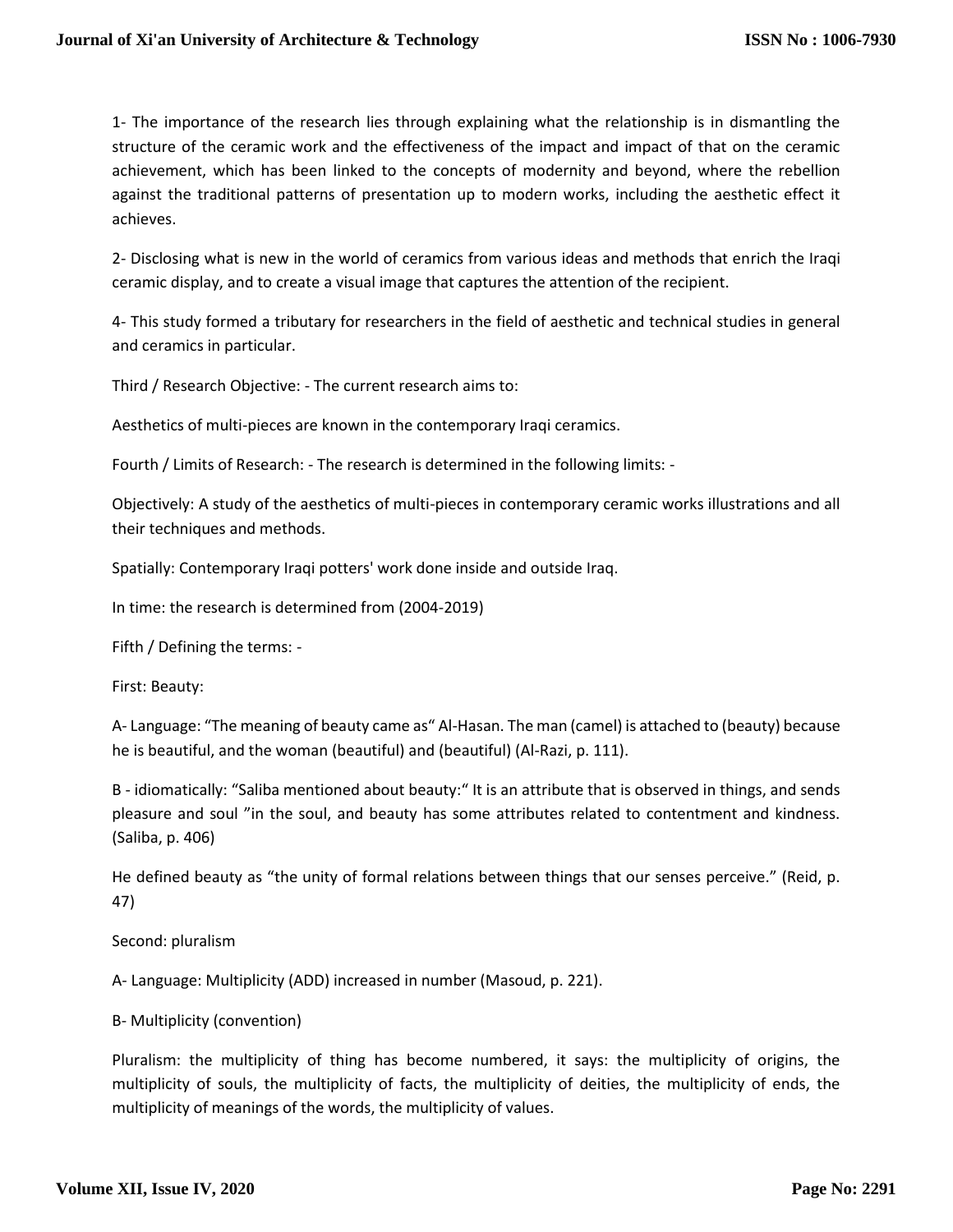1 - As for the doctrine of multiplicity of origins, it is the saying that the present human races have arisen from multiple and different origins, and that the law of their development is the transition from a lot of diversity and a lot to a little difference and multiplicity.

2 - As for the doctrine of multiple ends: it is the saying that one method is suitable for achieving multiple goals.

3- As for the doctrine of multiple meanings of words, it is the fact that one word refers to different meanings, and it is equivalent to verbal participation, which is the fact that one word is shared by several synonyms.

Multiple goals: the large number of goals that authorize one means to achieve them (Saliba, pp. 310-311).

# Third: cut

A- Language: (cut off) from the thing, piece: separated from it. And (interrupted) thing: that of each other. And (cut) the thing: its parts were separated, cut: cut and cut and cut into something: cut it, cut it out and separate it (Lewis, p. 638).

C- Procedural definition of (aesthetics of multiple pieces in ceramics):

The effect generated on the parts of the formation of contemporary ceramic work that work together to create an aesthetic and artistic unity within an organizer and creative vision, and through the absence of the center and the dismantling of structures and fragmentation of structures.

# **Chapter Two:**

# **The first topic: Constructive technical formation from modernity to post-modernity**

The artwork contains a set of units and elements that constitute its general organization within the formal relationships proposed by the artist, as the type of work in it depends on the nature of those elements and the structural and stylistic relations that he follows in directing his artistic achievement, the constructive process of the technical formation is a conscious process that the artist adopts to express His creative ability and attempting to communicate his aesthetic rhetoric to the recipient through a set of elements that are connected according to a specific principle or system of construction (Zakaria, p. 98).

According to this, the general formation ranges between complex and easy, which the (artist / potter) drives the human towards aspiration, development and renewal, so that development varies between a fundamental change from the usual and is then at the height of creativity and what may be just progress going to one side ( Zechariah, p. 124), as each formation has a foundation on which to build and the reason for its continuation is because the organization of the elements in the plastic artwork is like an interrelated system of relationships based on the foundations that increase and support the strength of the interdependence between the elements, and therefore the process performed by the artist in The arrangement of the elements in his artistic achievement is a resurrection of ideas paraphrased in New steals dominated by the aesthetic quality, which often appears positively on the content, to take an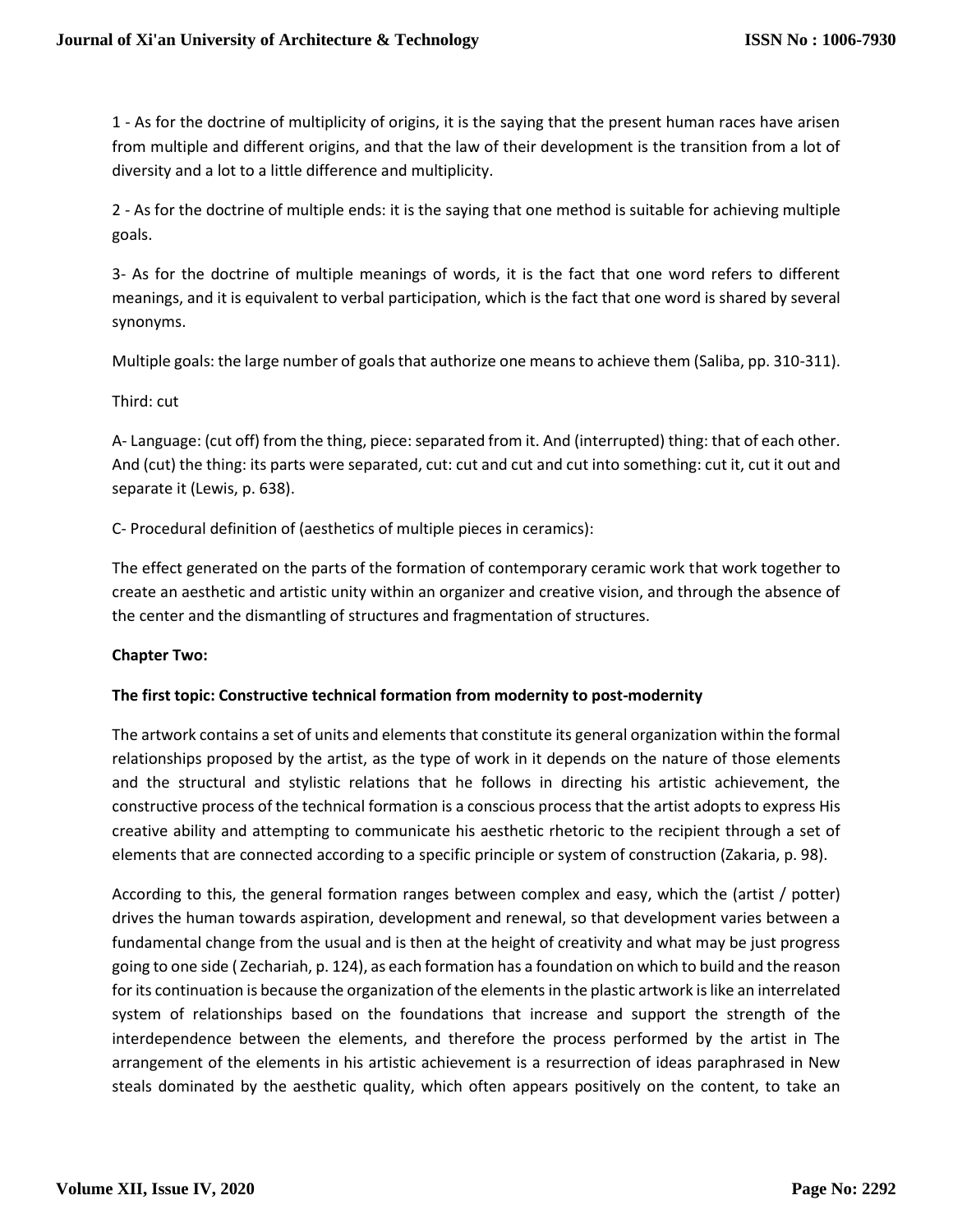expressive and influential character at the same time, and this means that the organizational foundations help to make the formative work with a readable language with what these foundations add to the formation of structures (Rashid, p. 327 ).

As the relationships between the elements in the technical formation are parallel to the importance of the elements in them and their positive interaction with each other, and therefore we can say that the explicit view of the technical formation does not lie in the formation itself but rather in the positive relations that establish the independent view in the evaluation of each component and thus the output of artistic work as a unit One (Abdel-Halim, p. 21).

The process of building the artwork in general and the ceramic work in particular, comes through the harmony and cooperation of all the necessary properties of color, line, texture, space of form and repetition mass ........ and others in brief events so that all the structural elements are interacting In one regular direction (Abdul Hamid, p. 136).

Accordingly, the structural process was noticeably linked to the technique of multiplication of the element of mass and its relationship to the vacuum (space), because the fact that the space that is not occupied by one or several blocks cannot have aesthetics positively or negatively with the recipient and thus can be called a vacuum Accordingly, the definition of space is the space in which the mass is intersected and is (the broad, comprehensive content of things which is the extension in all directions by possessing the three dimensions) (Patrick, p1497).

The artist is racing through the manipulation of the blocks that he seeks to create in changing the state of influence in the general artistic space on the receiving self, which plays a large role in showing the aesthetic value of the artwork, or that it is an important element in the field of stereoscopic plastic arts and is considered in contemporary arts A freestanding element, it moves around, inside, and through construction and connects what is external and what is internal in a continuous flow (Sarak, p80). The movement of the building blocks in the artistic space is controversially related to the performability of the artist During the creative process, especially in Uncle The sculptural and ceramic formwork is transformed by stirring into an active component in achieving the aesthetic pleasure that is linked once in form, and again in content or both together, by storming the plastic artistic mass in that space (Nobel, p. 84).

The artistic space has also taken the characteristic of an element within the composition, as it contributes to the intensification of the aesthetic values of the visual text, and the activation of the working mechanism to the signal to enhance the implications of the content. Constructivism is concerned with what are the common relations between the constituent elements of the general formation, and there are common relationships between them. And the artist may produce many solid shapes of various sizes, or a few, or they may be intertwined, compact, or isolated from one another, with loose spaces and decisions taken by the artist, which affect the quality of the shapes, their arrangement and their number are essentially to give the art the end image, but the shape With content it cannot be controlled without sensing space (Nobel, pp. 86-88).

And that the shape element is one of the important elements in the structure of formation and in the style of multiplicity in particular, the multiplicity of pieces depends on the foundations of formal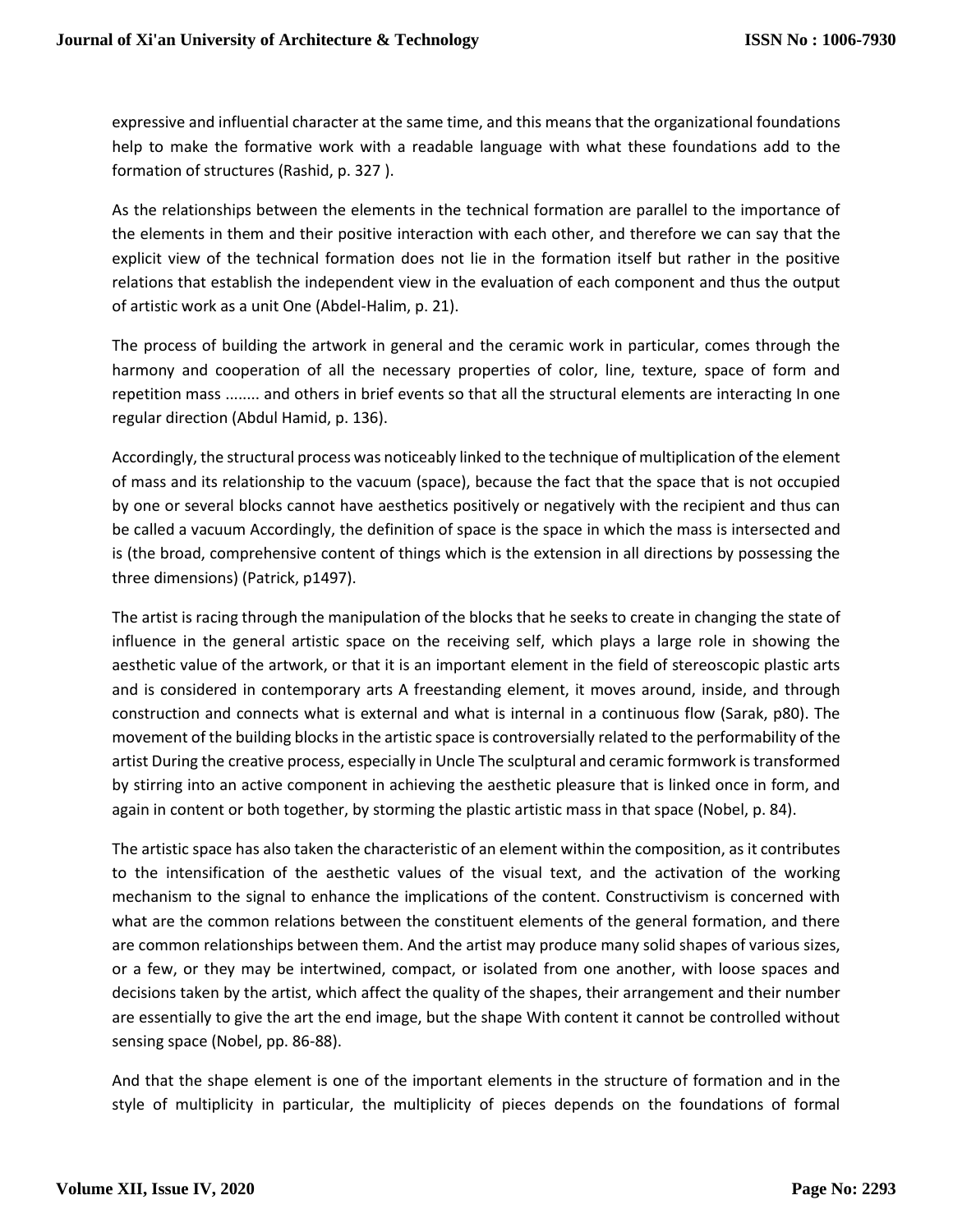organization, it is the final image resulting from those installations or formations, and that the organization of the form leads us to realize its method through the processes of collecting vocabulary and component elements For the form, and to convey the idea to the recipient to perceive it, the form organizes the recipient's awareness and guides him in a specific direction. The artwork is clear, unified concept in his view, and likewise, the form organizes the elements of the artwork in a way that highlights its expressive and sensual value (Jerome, p. 246), and also that the shape It is affected by factors External and internal as well as the ground and these factors work in certain proportions and varying producing the form in its final form, the formative form is the result of the total environmental forces surrounding it changes its form one on the other and the amount of its strength, and the multiplicity and diversity of the influencing external and internal forces, variable and fixed, depends on the product of the structural form of it Social, cultural, religious, political, psychological, and other factors that work with each other in a certain proportion in the production of a harmonious shape that is balanced with the environment, and that the systematic form of the structural structure controls the systems of relational relationships Aesthetics of the elements and foundations of formation within the media field and by the pressure of delivery techniques and mechanisms (Jabouri, p. 22).

The multiplicity of a significant dimension is the serial communication between two extremes whose relationship is characterized by distancing or repulsion, and the pluralism must be graded as a chain that rotates with similar parts that are symmetric with a flow that increases or decreases for most elements in the treatment of the elements of the ceramic artwork (Bahia, p. 97).

Repetition is defined as a manifestation of the rhythm with the diversity of repetitions of multiple pieces, which realistically explains the existence of multiple and repetitive units, and repetition of its various types and what it achieves from various rhythms that achieves its reinforcement action at the level of design processes characterized by compatibility and harmony leading to cohesion and synergy in Performing the meaning, and thus the rhythm becomes a primary goal of the artist and a tool for expression when the elements of the artwork represented by colors, sizes and shapes are arranged in a systematic visual way complemented by artistic awareness, it will give him the expressive and aesthetic value achieved by the elegance By repeating the spaces and the rest of the blocks and other structural elements (Ghaith, p. 22).

And that one of the organizational foundations that have a direct impact on the technical method is (harmony), which is defined as a mediating state for the end of two parties, adopting the principle of compatibility and convergence between the forms of elements that result in their overall structural formation, or in other words, the participation or convergence of elements of basic units as One or in a group of attributes, such as shape, texture, color, and direction, and this may extend to interruptions to the movement (the periods between pieces) to appear to the recipient interconnected as a single action (Al-Saadi, p. 52).

We find that the compatibility represents harmony and belonging in the structure of the accomplished, and it is a questionnaire of the depth of aesthetic inspiration and the detail of the circulation carrying the artwork, through direct rules mortgaged optical sequences, increasing the activity of the driving structures of the structure of the form and its Maahist modifications with that (the artist) and its objective visions,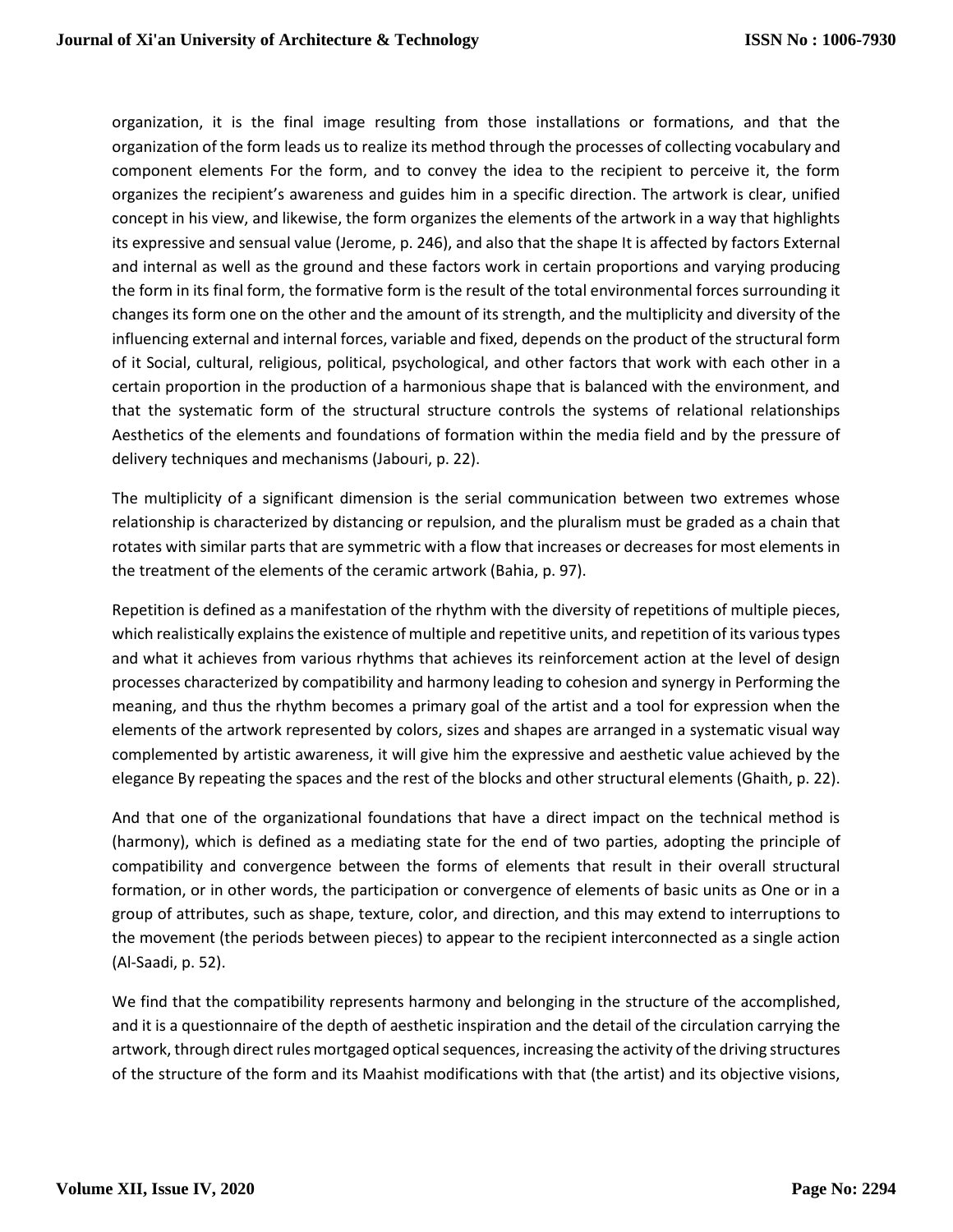in Devoting a state of creativity deciphering functions and extrapolating the theme of self-consistency objectively (Al-Abbas, p. 40)

Variation has an important role in the structure of formation, as it is known as the collection of opposing contradictions in the structure of the formative achievement, and there are many types of difference, including: variation in direction, texture, color, size, shape, and the receipt of sensations comes from inconsistent surface characteristics and realizes the light in its opposite At the level of duality, for example, roughness of smoothness, and we can employ color variation, as a savior to activate the excitation force of the recipient by using a color setting, such as that of blue versus orange or red versus green, as well as contrasting formal bodies, such as the characteristics of visibility, clarity, and direct visual impact (Qurra Ghouli , P. 103).

Accordingly, the difference is one of the most important organizational means in the artwork, as it means diversity and gives life to the artwork (Bahia, p. 165), and that the difference is the relationship of two extremes, that it expresses the differences, and this indicates unity in the meaning, that is, there is a correlation between The opposite parts are related to extremes of identical or distinctive properties, as white and black are related to each other as is the case between green, red, bottom, up, long and short (Al-Abbas, p. 41), that the presence of difference appears when the areas, contacts, masses, shapes, directions and lines are not the same, And it has different degrees The one that depends on the susceptibility of the artist, his mood, and the level of his artistic sensitivity, as he is heading towards the intersection, as the difference and the conflict resulting from it gives him a meaning that is natural, because the difference brings attention and interest, and this is one of the reasons for the emergence of a certain style from others, so the artistic formation without intersection It is monotonous and that the presence of part of the difference in any achievement is natural, and the difference in any achievement is based on the ability of the artist and his artistic creativity in his plastic art (Sidzar, pp. 46-47).

And the constructivism is a holistic body that includes a number of interconnected molecules. Therefore, everything in existence in general and in it the human being in particular is an integrated structure that includes several molecular structures, between which these structures form specific relationships, and on this basis, this coherent force of relationships The elements depend on the artist's ability and how to produce and synthesize the artwork and make it to the final image. These elements and the nature of the formative form must express how the elements are combined (Santiana, p. 14), and all the elements of the formation interact with each other within the same work entity for the sake of cohesion and showing value More than just putting together these items And the various forms within the structure of the composition of the ceramic work, which have a functional and necessary role between the part and the whole, then it is the special organization that takes the sensory medium for that 7 work which would arouse in the recipient a logical feeling (open the door, p. 77), and that the process of organizing the shape Which is a collection of multiple parts, it is only a process of synthesis of all of these parts and transforming them into an integrated whole for a specific goal which is the expression of the sensory characteristics interacting with each other and thus will give meaning to this shape and if this form is composed of multiple parts, then the form It is he who pronounces the meaning and purpose of the work for which it is intended These multiple elements and parts (Adel, p. 87).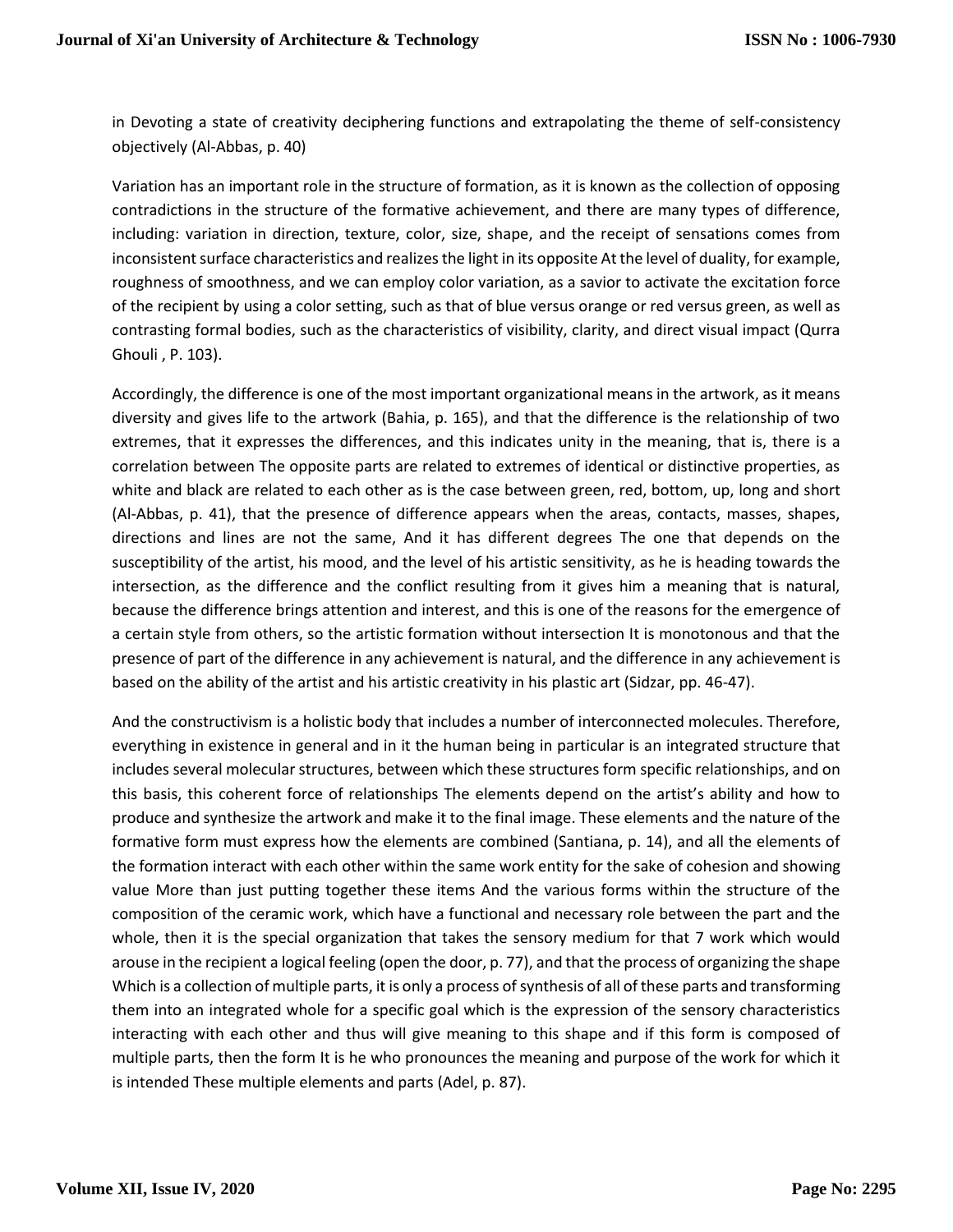And that the artist can achieve unity in building his artwork, in spite of the different blocks and repulses, and this is why the style of artwork is within a certain intention that the artist uses to direct his artwork, reflecting his artistic vision to arrange the elements of aesthetic and objective artwork and find the unit in a style Pluralism between the vocabulary component of the artwork (Aesthetic unity is achieved when the parts of the artistic object fit in a system that can be identified. The system, or organization, of the elements may seem simple or very complex, and may be based on one or more of the distinguishing characteristics of these elements. It may be simpler A way to create unity within artwork is to use identical or identical elements with repetition) (Nobel, p. 99).

From here, we find that the art of ceramics was clearly affected by the feature of transformation, which is a fundamental phenomenon on the levels and nature of human activities throughout the ages, and in various fields, including fields of art and creativity. This transformation stems from several reasons, foremost of which is the intellectual transformation that is expressed by that The artistic achievement, or in search of uniqueness or in search of renewal, and regardless of the nature of the transformation, its monitoring and its changing standards, remains for the recipient and the artists alike variable even though the proportion of its formal or intellectual substance varies. The world is a changing variable on all multiple levels of activity (Arnold, p. 421).

And that the feature of the transformation in the artwork is a dual process because it is achieved on two synonymous levels, which are (the content) and (the form) expressed. The form refers to a process of transformation according to a new and renewed vision, and so that the explanation of this is not just a sterile debate we have to go back to what happened and what is happening from the transformations, there is a new intellectual space called the space ((postmodern)) which is a breakthrough of the concept of (modernity) ) Dismantling its starting point, and departing from its paradigms in phrase and vision, or in treatment and style. We are experiencing tremendous changes in most human activities and endeavors, many of the revolutions and explosions that occurred in the manufacture of tools and the use of technologies, which affected art in general, and also there are mutations and transformations in the branches of science, whether in the human field or in the field of nature, we endured On changing our perception of man and nature, it changes as much as we relate to knowledge and science (Harb, p. 225).

From the foregoing it becomes clear to us that art is not alone in this change or transformation, as the aesthetic culture has invaded other areas of life, including knowledge and science that stems from the trends of renewed human thought. That these deconstructive structural semiotic trends must transfer from one image to another due to the continuity of the movement within which the accumulated progression is taking place, and accordingly, the system of transmission and influence from one state to another is the prevailing system in the movement of human thought from the beginning of human thinking to the present day (Najm, P. 221).

Among the renewed and unique thought and revolution on the artistic form in general and ceramic in particular, the effect and impact of the new artistic experience and the effect of the artist's own experience and aesthetic experience is clear to us, and that the organization, cumulative, approach and subject of the structural development of the form in aesthetic and artistic knowledge, there is no static knowledge Or finished, therefore, the growth and development are continuing by virtue of the mechanism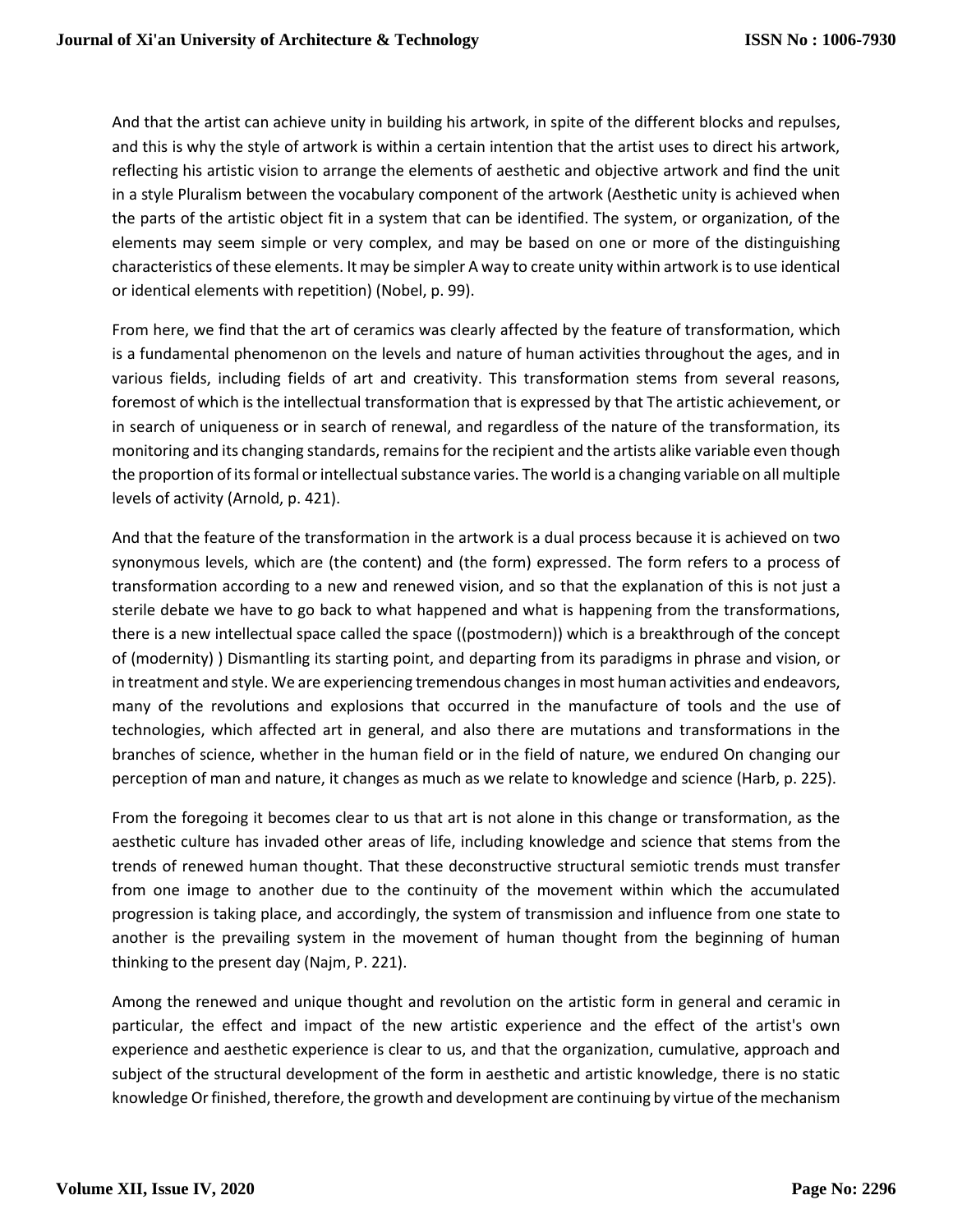of composition and analysis, and this is evident in the general arts and the art of formation in particular (Najm, p. 74).

The characteristic of structural transformation in plastic arts and its methods is an idea that turns into a cognitive experience and experience that establishes its intellectual and creative activity, and between these processes the process of transformation and communication between the (artist's) thought and the (recipient) moves through semantic, semiotic systems, so experience is a position My thoughts are pure, while the technical work of art, is the thought actually achieved from a specific subject (Al-Qurra Ghouli, p. 63).

The transformation in the structural style of the form witnessed by the ceramic achievement, as is the essence of the style and creativity itself, is a process of starting and organizing that starts from a certain point, and that every succession in the transformations and radical changes that occurred in art and its methods where the artist began to enter into new artistic adventures in Art and life, and this led to the principle of changes in inclination and sense of taste, these changes helped to have another shift of great importance, because of its attachment to the intellectual aspect, which is the basis of the principles, theories and artistic foundations (Hassan Mohamed, p. 95).

What is known by modernity as a trend that suggests change and examination of the internal system of man based on modern artistic tools and means, as artistic movements have come to talk, as the revolution has baptized every traditional in art in general, and thus modernity is an overriding example in general characterized by contrasting generalism and contradiction And not being based on a specific level, on the one hand, it examines the human relationship with the outside world, and thus the internal changes of the human being and other transformations, politically or economically, cast a shadow on the human relationship with his work, which he had had in initiating a transformation in the culture of the Renaissance (Al-Qura Ghouli, P. 9).

(Which later influenced human vision from a focus of contemplation to direct observation and the transition from the study of existence to the study of what is present and from absolute thinking to thinking in kind and perceptible) (Al-Gargooli, p. 11).

Modernity presented itself in the eighteenth century as a giant alternative to conscience and the internal system to put pluralism of everything and changed the general image of thought in the Western world (Al-Mamouri, p. 54), as the nineteenth century in which modernity took a large form related to the arts, which is a reason For modernity to be a strong indication of the mixed beauty with the historical aesthetic experience of modernity, or laid the basis for self-rule in art that restored the horizon of temporal experience to the selflessness of the self (Al-Mamouri, p. 92).

However, the concept of constructivism does not involve the primacy of the whole over the parts only, without specifying its internal characteristics and features among the elements, as it focuses its research on the natural and logical processes in which the whole is formed and the laws of its installation, and thus exceeds the gestalt position that is sufficient to assume the priority of the whole over the parts without Further analysis of its internal composition (Zakaria, p. 229), and the law is a relationship that derives from the nature of things, from the context of the evolution movement and from the context of events. Every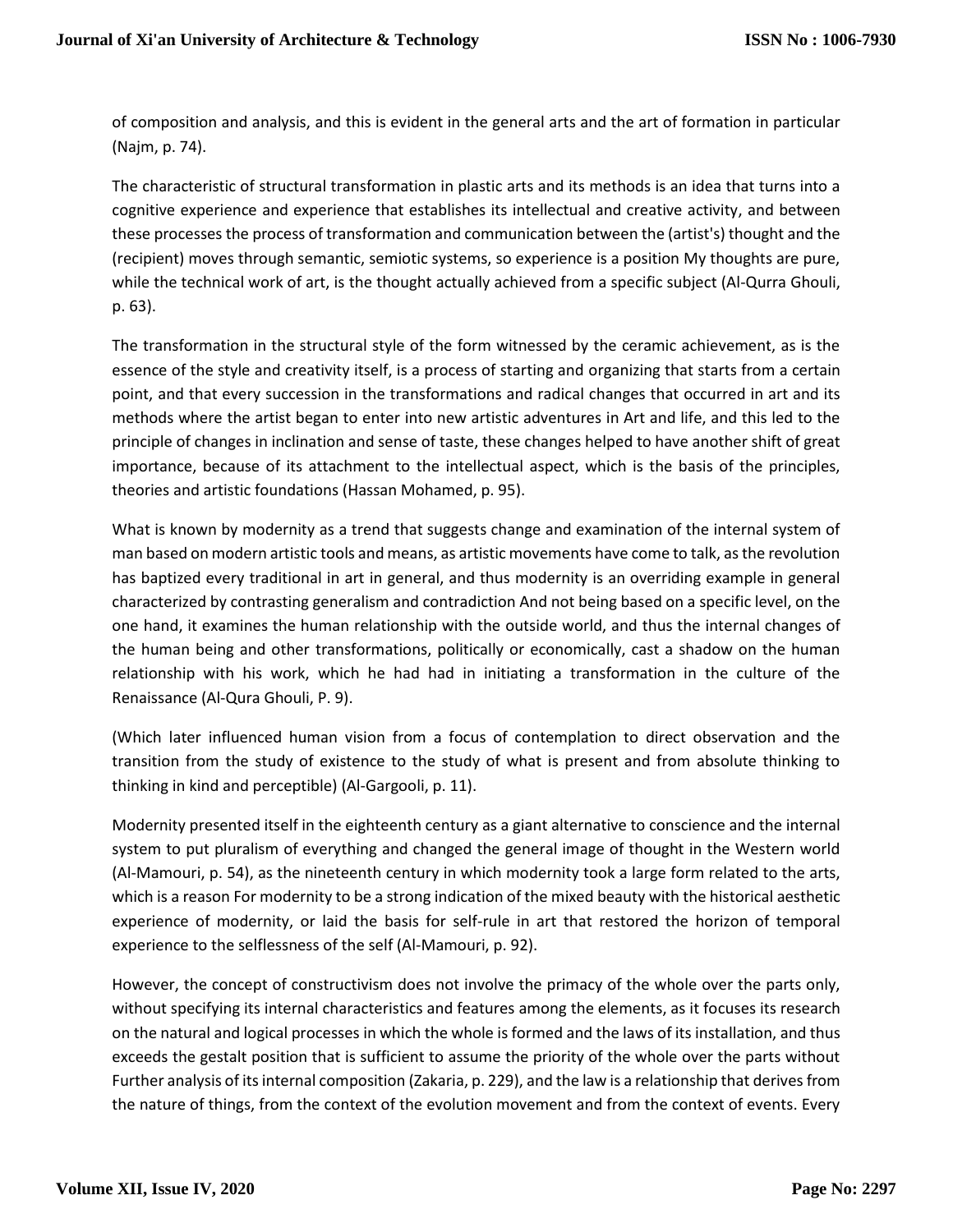scientific law, whether it is from the natural laws or from the laws of social development, is a reflection of the necessary relations between accidents and movements of development due to dialectical growth that takes place independent of the will of man (Zechariah, p. 292), so they are the relationships that the builders see as subject to laws that control In building them and giving them total features that are distinguished from their one element or group of elements, and without these laws, relationships cannot be effective in their performance, as the structure cannot remain in a state of absolute tranquility, but always activation of (changes) that is consistent with The needs of the (relations) of the system and its conflicts ... and this is what happened This (Claude Levi-Strauss) acknowledged that any transformation takes place for the one component that makes up the whole, and transforms in the rest of the other elements (Konsta Nitinov, p. 7)

And the artwork in the post-modern period ((it is the mediator between the commodity and the consumer and the presentation of the commodity in the form of the elements of the consumer economy in the time of globalization, for the strong commodity that produces it is a big one that is able to advertise itself capable of showing an image or artwork About the commodity as a means of displaying the goods)) (Sahib, p. 213).

# **The Second Topic: The Aesthetic Values of Contemporary Iraqi Ceramics**

Porcelain is one of the most important fine arts, and part of its importance lies in its own value, which is directly related to the way it is executed as a work of art with methods, features and values that have made it a special art in order to control technical issues in it by its chemical and physical interactions and measurements and proportions of the body Ceramic sometimes. Ceramics is one of the most comprehensive arts, it includes photography and sculpture as well as his craft for the installation, colouring and advertising of clay materials, the artist Potter is a painter and sculptor (Nasiriyah, p. 99).

In the early 1950s, contemporary Iraqi ceramics began to form their true features, and took a path to express themselves outside the framework of traditional arts to reach the horizons of the new artwork, so Iraqi potters resorted to several artistic formulas to accomplish the works of art, which achieved different methods. And many ways of achievement, iraqi potter is no longer a transfer of the traditions of daily life or just for decorative or use purposes, but it has turned into a stand-alone art, capable of destroying the old form and breaking the tradition of absurdly imitated, but there is a fusion between the past and the present in the spirit of contemporary, i.e. there is art Real and formative in the strict sense, where the solo work carries the character of the artist and has a sculptural formulation within the space, drawings and colors approaching the abstract or expressive painting, and can act as a painting or statue together (Abdelkader, p. 103). The transition in the field of ceramics began above all on a set of cumulative processes that lean on the tribal heritage that helps the artistic race to update its artistic styles and various expressions, based on the dialectic of transgression and return (Al-Dulaimi, p. 37).

In 1954, the beginnings had taken its way to implementation, where the English potter (Aban Auld) was asked to establish a branch of ceramic art, and the initiative succeeded one year later, as the first division was opened to study in it, and two years after the assignment of the Cypriot artist (Valentinos Caralambos) to manage the porcelain branch, and studied In it until the end of 1968, the ceramic branch of the Institute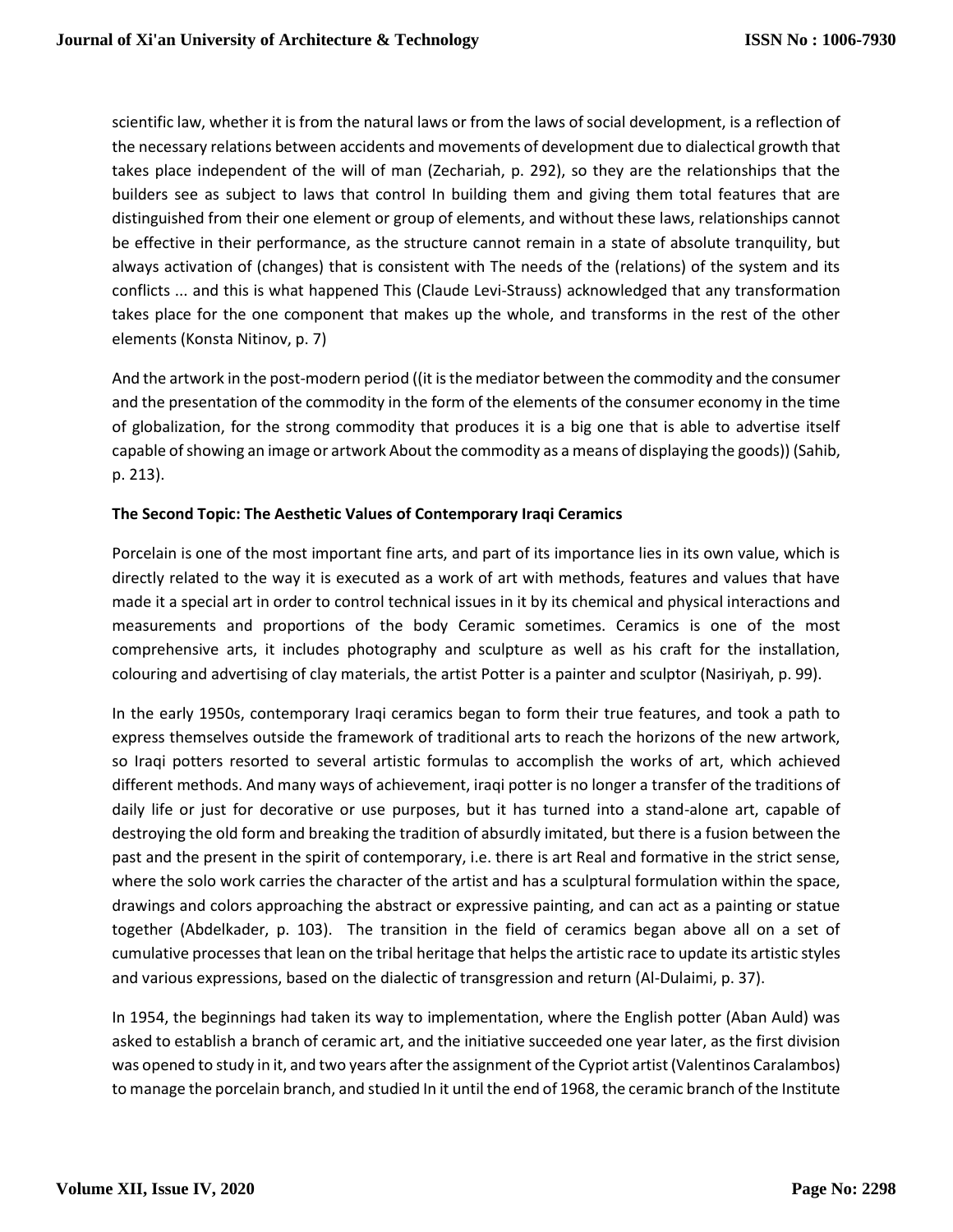of Fine Arts remained under the auspices of other professors who originally graduated from it or graduated from the Academy of Fine Arts after that (Zubaidi, p. 25), and in 1961, the artist Saad Shaker became the first Iraqi potter to teach this subject, in addition to what was cast by the artist ( Ismail Fath al-Turk and the sculptor Abdul Rahman al-Kilani from Jassim Lectures, p. 13.

This establishment illustrates the synergy of factors that contributed to the development of creative hopes in their proper place or can be compared to the updates that are accomplished in the fields of sculpture and painting, so the efforts went on to crystallize the transition, by making ceramics an art that possesses the conditions or components of modern formation, and not a traditional or secondary art that does not draw attention Considering, Jawad Salim's contributions to creating a complex and interactive relationship between contemporary innovations and the stock of cultural memory were a project to establish a group entitled \"Baghdad Group for Modern Art, with its well-known logo, combining heritage and contemporary, as well as the ceramic achievements of the artist Jawad Salim, the most important of which are His ceramic work is a mask (cashier, p. 115).

And that the ceramic works were born with the interaction of intellectual, heritage and cultural tributaries, in terms of the treatment of texture, formality and ores, and increased enrichment of this system based on overlap, integration and synthesis of the professors of ceramic art, if (Aban Auld) is one of the English potters known for their technical skills Valantinos, heir to The Civilization of Greece, and heir to a ceramic family, also gave the installation a balanced value between colors and shapes, with its relevance to the concept of environmental art, combining the heritage of the Mediterranean and the civilization of the East, in a synthetic relationship between the forms. And its aesthetic dimensions, meanwhile, preserved modernity through its memory rooted in the heritage (Zubaidi, p. 18)

Contemporary Iraqi ceramic art has stood at the crossroads of several paths that have characterized contemporary art in Iraq in general, in talking about the problem or the change in style resulting from the shock of modernity faced by art and ceramics in particular in Iraq and the ability of the Iraqi artist to represent and absorb them, and between the problem The existence between the obsessions of modernity and the ancient methods of formation, and between the authority of the traditional style and the enormous artistic achievements of ancient Iraqi art as it is with the history and heritage of the dominant centers of the space of meaning formation of the artist and the recipient alike.

The contemporary Iraqi ceramics have a special aesthetic property that is better than the rest of the arts, as it belongs knowledge and formality to a long history that no artist or philosopher can ignore, as it remains a firm authority outside the boundaries of the mind in terms of its domination of formation, technology and public affiliation, there are two tendencies They interfere with the crystallization of the Iraqi ceramic figure, in ancient art and its essence, and in the updates that have occurred since the middle of this century, despite the time difference between the first civilizational times, those in which art was inseparable from belief and the sentences of social history, and the modern era in which the artist tried Reincarnation of the past and masks For the same time he made it modern in character (Adel, p. 84).

(Herpet Reed) said: The potter works in a mono art, as he designs the idea and then processes its material and determines its flexibility and strength, determining its validity for the shapes depicted in his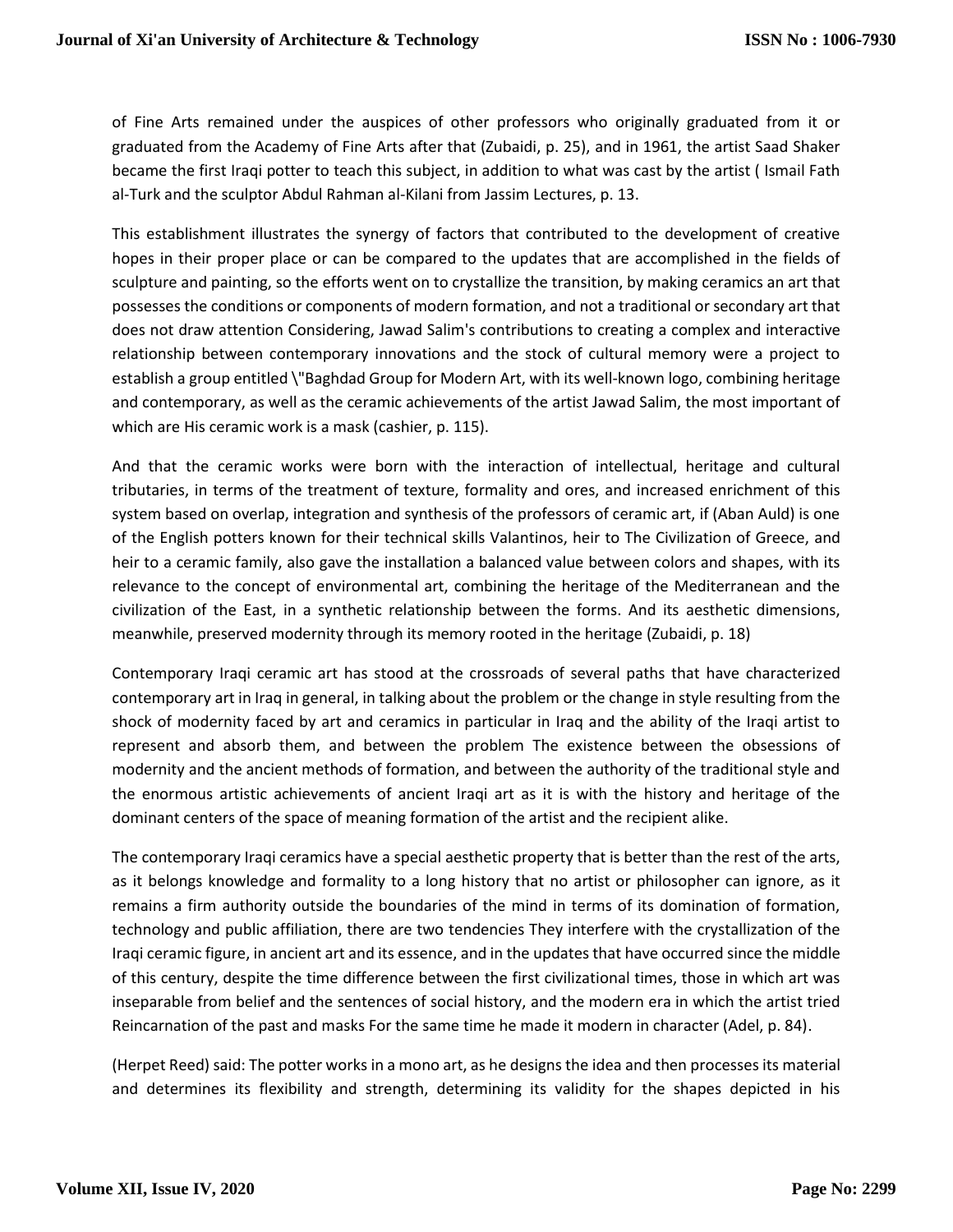imagination, and the change of the ceramic forms through maturation processes, and voluntary natural factors overlap each time should The artist must be aware of it in advance and expect it all, which necessitated successively from experiments to allow these factors to be within the scope of her free will (Reid, p. 8).

As for the basic elements in the plastic arts that the artist uses as a way to produce a distinctive plastic work carrying expressive energy is the level of sensual and aesthetic transmission that the artwork transmits towards the recipient, and this energy emitted from the interaction of the basic work components, namely expression, material and shape, which interact within the structure of the work One technician to depend on each other. One of them does not exist in isolation from the other. The expressive content of any artwork is not what it is due to the material elements and the objective and formal organization (Jebrum, p. 371).

Also, the structure of the ceramic artwork contains transformations and reciprocal relations. There is a relationship between the form of the signifier and the signified within the ceramic structure and this is a reciprocal relationship across the succession of time. There may be bilateral conflicts between the constants and the moves from within the structure of the ceramic artwork, and as is customary that Porcelain is a social product, i.e. it is the product of a society, all rituals, functions, metaphors, customs, suggestions and traditions can be felt within its field, so it appears in the forms and methods of the artist clearly and in this way the style is loaded with all the meanings and indications that become a pressure factor on the artist and a strong reference to form Smoother And its forms and artistic construction (Kerzweil, p. 277).

And that the speed of the contemporary world's movement was reflected on the human thought in general with its large and radical paradoxes and displacements, which were reflected on the structure of art and its sayings as well as the publicized discourse it broadcasts. Locked or complete or system, to open the existential data to its overlapping levels, multiple elements and endless meanings, and thus the idea of evolution has become the first basis from which the trends of contemporary thought emerge, and it is not a passing idea, whether it is in the arts or philosophy a Science and others, this idea adhered to the idea of dynamism, permanent change and transformation from one particular case to another, so there is no existence or persistence in the universe according to this view in the ways of formation, but it disturbs the movement and permanent process, it revolutionized the assumptions and the basic methods of thinking So, the living world has now consecrated faith in relativity, change and evolution, and this all replaced belief and the ancient with the absolute and the laws that govern it (the Samurai, p. 12), so the concept of evolution and transformation was linked through perfection and that desired transformation, which is part of the inevitable parts of evolution, as well as a movement Opt-in and transition from fixed to dead It is about reaching a new constant and moving to a new transformation, which is a dialectical dynamic characteristic that governs the path of existence and the arts, including ceramic art (Al-Khafaji, p. 34).

The social, political, cultural, and other changes that the Iraqi life scene witnessed inside and outside Iraq, cast its repercussions on art in general, and it was filled with spaces for expressing new reality and visions that continue with the features of the times, so the Iraqi potters alerted the change that affected the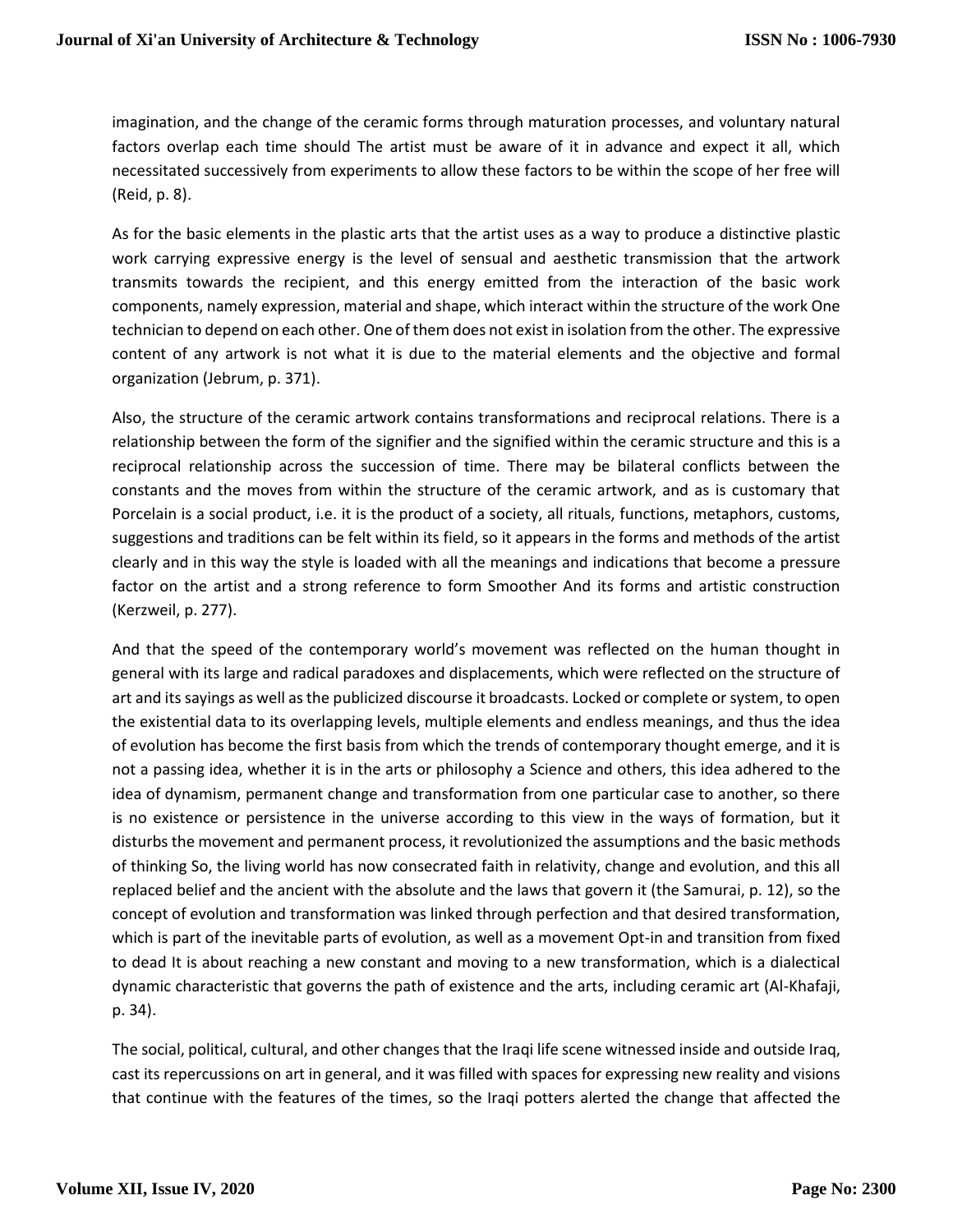conditions of the country, so they opened With their culture and ideas on what they see of the culture of the times and its new civilizational horizons (Haddad, p. 40), they are aware of and aware of the movement of change in the spirit and movement of the times..

As contemporary Iraqi ceramics have undergone a transformation in their classification and view as a very fine art, and not just a folk craft as it was classified by some artistic schools and criticism, then the potters made a change in many aspects of this art, and the forms started to turn slowly. On the functional and utilitarian forms, suggesting innovative ideas and using advanced techniques in shaping ceramics to enjoy artistic aesthetic values (Noureddine, p. 145), the methods of ceramic achievements were independent of the traditional, functional and circulating functional verb and traditional systems towards visions and a subject of aesthetic artistic value. Tame into the world of expressive ceramics in more indicative and wide artistic ways, making contemporary Iraqi ceramics an open and spacious field that went out of families and limited the role of exhibitions and moving to a wider space, so he entered the architecture, decorating streets, decoration, and beautifying homes to become part of the intellectual and aesthetic system alike and exit From the closed identity that borders it in form and content, and therefore it is clear that the development that took place in contemporary Iraqi ceramics, and the stylistic transformation that took place in the porcelain over these years, was a rapid transformation and development, and the result of this transformation is the emergence of the multi-cutting method.

Also, there are factors that led to the emergence of this style, as explained by the potter (Zainab Al Bayati), where the multiplicity of pieces is the result of several factors, either that the artist's intention to work, or what is governed by the construction scene, or that it is of a large size requires the artist to It works with the technique of multiplicity of pieces, or the technique is also imposed on the potter to use this method, for example in the murals there is a multiplicity of pieces where they fall within the composition of the artwork, through the arrangement of these pieces the structural scene is formed, as well as the method of presentation, and how the artist pours into a display His work, so the artist resorted to the technique of multi-cutting and was one of the first founders of this The style is the potter (Saad Shaker), where his beginning was with the method of abstraction or taking the abstract form, but the artist did not remain in this style of work as he transformed this single in his works into a pluralism in pieces, as (Saad Shaker) passed the shape Traditional ceramic is one of the traditional ceramic patterns, and the richest ceramic library with a new experience that was a seed that multiplied later by the Iraqi ceramics to what it is now the style of multiplicity of pieces, as we will see in this topic and how methods and techniques have evolved in this method (a meeting conducted by the researcher).

In this way, the great potter (Shinyar Abdullah) walked through the incentives of his absolute confidence in the importance of accepting and negotiating with the properties and privacy of clay material, as it achieved an intellectual and imaginative format for the vocabulary of reality derived from academic legacy and awareness, in addition to that awareness of the capabilities of study and research for the ingredients and supports His historical vision and the precursors of the values of discovering the letter and writing. Where the work was produced by multiple geometric pieces of different sizes, the potter made his work similar to his composition system with a balanced rhythm of the repetition movement of the pieces that showed text on it (in the name of God, the Most Gracious, the Most Merciful) (Kamel, p. 103 ).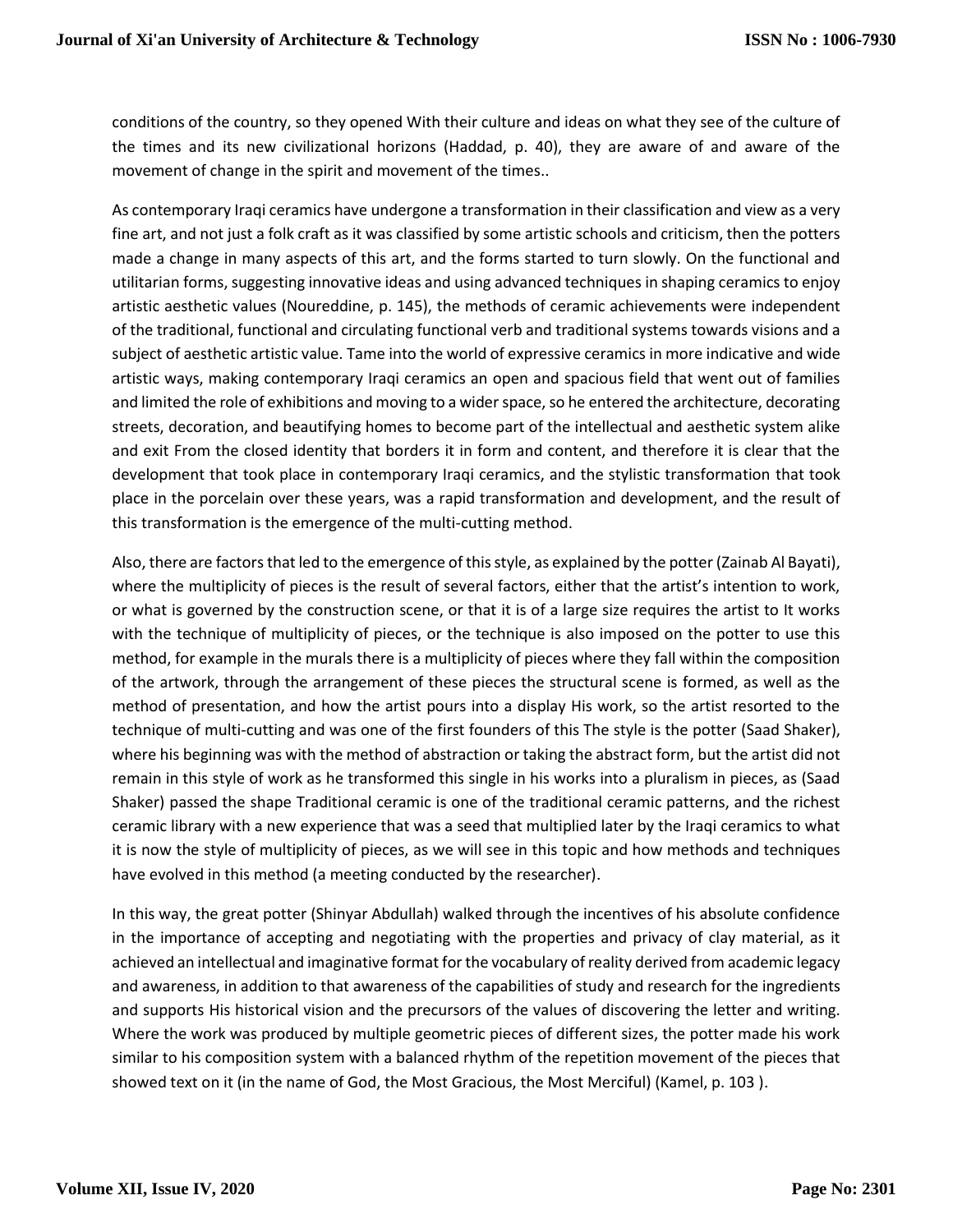As for the pottery (Siham Al-Saudi), it had a distinguished presence in the style of multi-cutting in the seventies of the twentieth century, which was associated with heritage and forms of Baghdadia with abstract geometric shapes, where its exhibition in 1976, the beginning of the introduction of new methods for it, and the method of multi-cutting A great share in the exhibition's works then, if we consider the ideas of the pottery (Siham Al-Saudi), it will not define us in one area, that sometimes it takes heritage from its shape or meaning, and at times it transforms heritage into a contemporary form, so I laid the foundation for it with the pioneers like Saad Shaker, Shniar Abdullah and Maher Al-Samarrai) They are poems, and the identity of their ceramic achievements is considered to be folklore, folk heritage and its decorative units and Islamic art, despite the intensity of symbols and shapes relations that remind us of time, but the use of multiple pieces was more controversial and exciting in the murals (Saudi arrows) as the process of dismantling the work, It raises controversy among the recipient, and also the relationship of the part to the whole. This work shows the relationship of the small part to the large part to complement the idea of the artwork, and this is due to the intention of the artist and the delivery of a specific idea to the recipient. The pottery used a marked difference in shape and size with complete sovereignty in God. Wen in multiple blocks, who silently crossed these blocks literally

As for the potter (Maher Al-Samarrai), he mastered a very skill in the technique of multiplicity, where he took from the repeated forms of different sizes parts connected to the whole and gave dominance to size despite the similarity of color, for example the work that he called (the family), which connects To the recipient the idea that he is a family, as he embodied it in the form of highly precise and executed ceramic vessels, also playing with great skill by smashing and splitting the parts of one of the ceramic vessels.

Among the contemporary potters (Wissam Al-Haddad), as it gave the technique of multiplicity of pieces a great deal in its ceramic products, whether stereoscopic or murals, where the potter's works had a visual energy based on several developed foundations according to the aspirations of the artist and his endeavor to continue the renewed aesthetic research from one stage to another, Where he composes the vocabulary of his visual world, relying in a visible and main way on texts from the Quranic verses.

As for the potter (Walid Al-Qaisi), his way of formation is unique from his peer peer peers, and he had the feature of rebellion in the familiar form as he realized his cultural and literary awareness of the interpretation, development and progress of this art, trying to send a message to contemporary potters by changing traditional concepts and leaving From the familiar form to the unfamiliar in the artwork, as he sees that there is a lack of vision in the art of ceramics (from his point of view), he also sees that the clay material is creative in it the essence of self-expression and absolute abstraction according to contemporary concepts, as the methodology of dismantling and fragmentation It became clear in his works, as they were the ideas of (Walid Al-Qaisi) is open to the world, and this was due to alienation, as the use of the technique of cutting in pieces was a way to communicate an idea in his imagination, as he said: Local.

Among the potters who relied on the concept of (space) and its aesthetics within the space of art and design of ceramic work, is the potter (decoration of the goldsmith) 'Some of them consider it one of the most important elements of design, the space represents the space that surrounds the form produced by the artist, but its visual characteristics It differs from the form, but it is less important than it, as it defines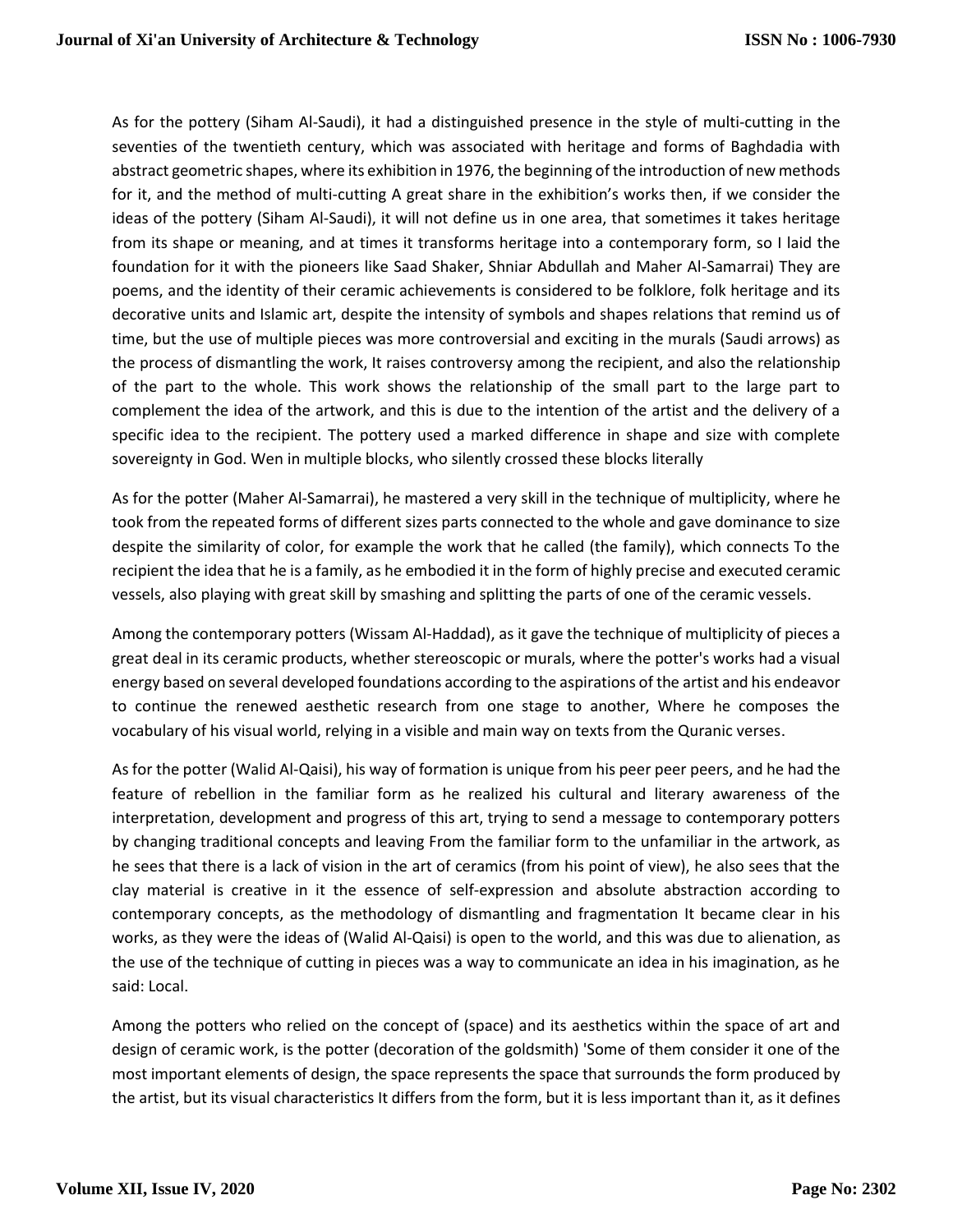it and confirms it through its contrast with it and there can be no mass without space in which to breathe and appear through it '(Al-Rubaie, p. 46). (He has formed from these negative blocks a map of the UAE In his work, this participant at the Sharjah Calligraphy Forum, which consists of ceramic pieces occupied by Arabic calligraphy, and each piece was It symbolizes pride, justice, safety, and happiness) (1- A meeting conducted by the researcher).

Also, through searching for references for employing the multi-cutting method, we find the contemporary Iraqi potter has turned to the cultural heritage (Rafidini) to express the aesthetic side with a vision that does not mean historical expression, but also the expression of spiritual and aesthetic values through the formation of the works of cultural heritage in a contemporary style (Adel, p. 109).

This is what we seek in the works of the potter (Haider Raouf), as the potter continues to accomplish his works combining the characteristics of the cultural heritage as part of an abstract and aesthetic vision where the artist intentionally repeated the piece with different small details on the surface of the ceramic vessels, in a way that distinguishes this artwork that if We separated a piece of the work, the work is integrated, but the artist made the two pieces one work for an end in himself, and the potter repeated it. For each and every part, this is made up of a shape that is a must What about the multiple parts is the only process to assemble those parts and turn them into an integrated whole for the performance of a particular goal or delivering the idea of the artist to the recipient (1 meeting conducted by the researcher).

Babylon's potter has devised various forms that accompany modernity and postmodernism from the twentieth century to this day. These forms have presented innovative ideas loaded with aesthetic values, some of which derive their authority from heritage and others from abstract methods, which in turn confirmed what is the ceramic work in Light of technological developments. These potters did not lose sight of the paths of what is happening in the artistic world of offering personal visions, which represent in themselves an aesthetic discourse aimed at stimulating and attracting the recipient and his participation in reading and interpretation, so we find in the work of (Samer Ahmed), an aesthetic method in the idea of multiplicity (cutting) As the part here is a unit integrated with the rest of the parts in the formation of the women's body. (2- Interview by the researcher).

# **Theoretical framework indicators:**

1- Aesthetic transformations differ according to the field of knowledge and the field of searching for concepts, techniques or methods, and lead to a fundamental change in the structure of the ceramic formation and the perception of the subject.

2- The relations between the elements in the artistic composition are parallel to the importance of the elements of art structure, industrial technology and information technology, and presented fundamental changes in the entity and the architectural system in the artwork.

3- The structural process related to the technique of multiplication of pieces has the element of mass and its relation to space (space).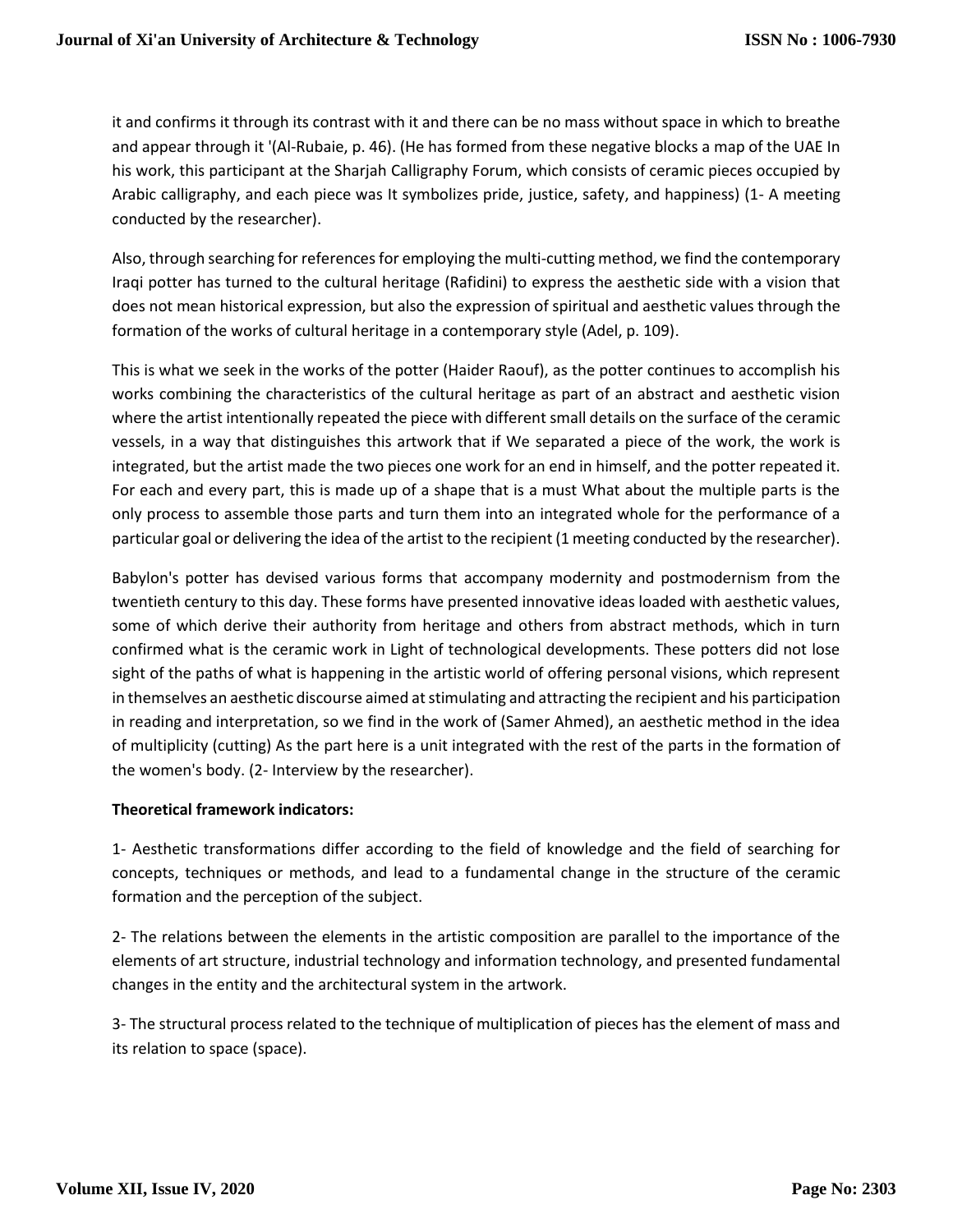4- Iraqi art was affected by international art, which paved the reasons for identifying the most advanced achievements, and formed a clear basis for the development of new concepts of the contemporary potter artist by manipulating the blocks that he seeks to create.

5- The contemporary potter has taken the characteristic of an element within the composition, as it contributes to the intensification of the aesthetic values of the ceramic composition, and the activation of the working mechanism to enhance the implications of the content.

6- The modernist vision in the contemporary Iraqi ceramics was formed by a reciprocal relationship in the formal structure, as the artistic form acquires its hypothetical and virtual meaning.

## **Chapter Three:**

## **First: Research Society:**

The researcher has reviewed all available artworks belonging to contemporary Iraqi ceramics and their statistics as illustrations from relevant Iraqi sources (books, magazines, specialized periodicals, as well as from the Internet and sites for Iraqi artists) and it has been determined in the research community to (115) A picture completed within the temporal limits of the research (2004-2019), the specific study of which is related to and which serves the purpose of the research and shows the possible results.

## **Second: The research sample:**

The researcher chose the research sample, as the number of its models reached (3) intentionally after they were classified according to the time series within the limits of the research, and the process of selecting the research sample was done according to the following:

1 -The chosen models represented various visions of the expression of Iraqi artists in the formation of ceramic products.

2 -The sample samples carried different forms with diversity in methods and techniques, allowing the researcher to know the aesthetics of multiple pieces in contemporary Iraqi ceramics in achieving the goal of the research.

3 -The samples of the research sample were classified according to their chronological sequence and in a way that covers the limits of the research.

# **Third: The research result:**

The researcher relied on the indicators that the theoretical framework ended up as criteria that he benefited from in the analysis process in a way that is consistent with achieving the research goal.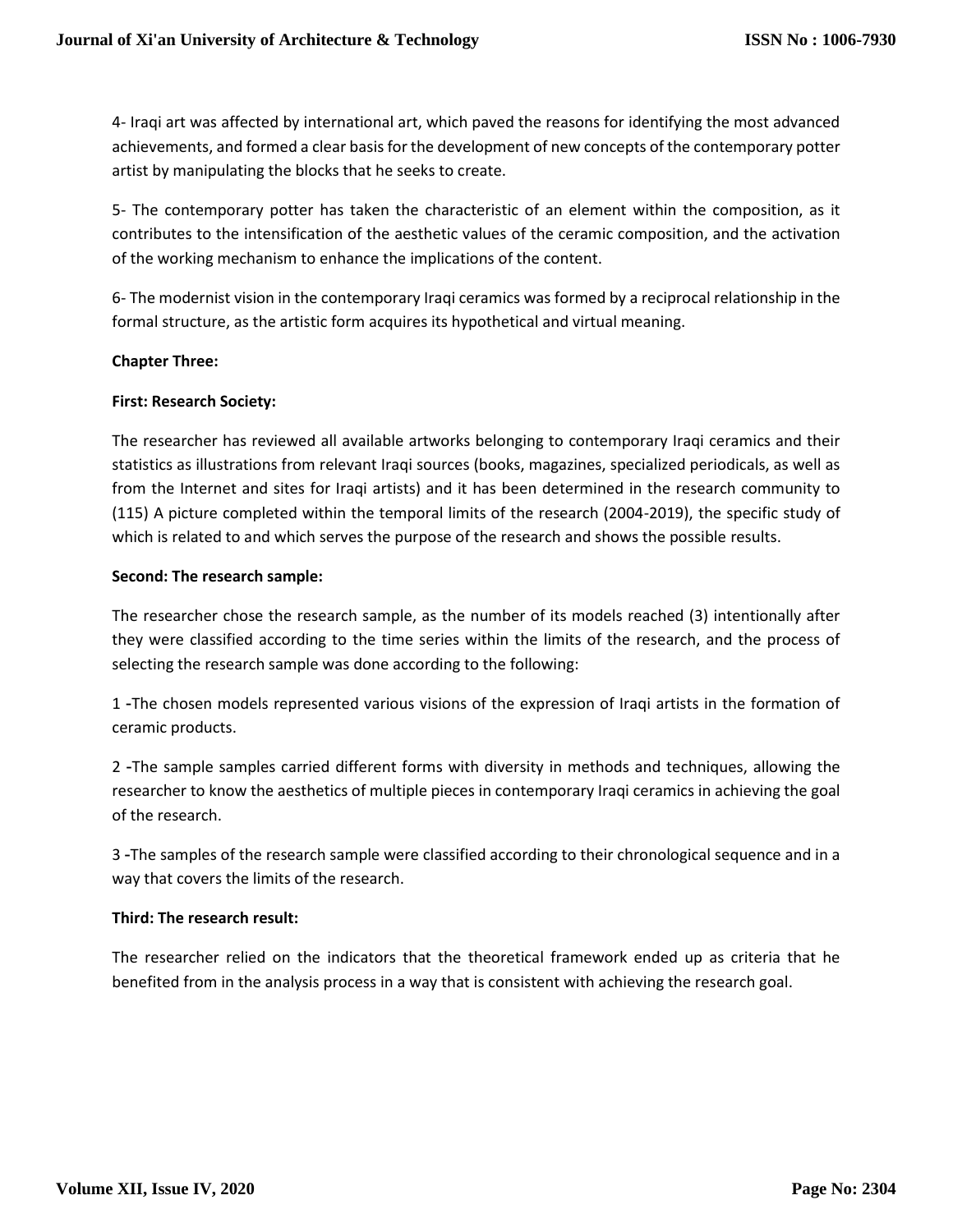## **Fifth: Analysis of the research sample:**

**Template (1)**

**Artist name: Haider Raouf**

**Business name: Princes**

**Size: 30 x 50**

#### **Production date: 2004**



When viewing the image of this artwork, we notice that the transformation in it has left the ceramic artist Haider Raouf, the natural contexts in the world of ceramics and its forms, through the migration of the familiar in the porcelain of (utensils, gloves and flasks) and seeking to confirm a new aesthetic artistic vision, in light of an intellectual transformation First, it returns to the new nature of the artist's vision, the extent of his interaction, and his cultural, civilizational and aesthetic dialogues, as well as the relentless artist's endeavor to keep pace with the radical transformations in the world of formation, and his exit from the iconic impasse in most of the fields of formation beyond the traditional boundaries of this art.

Porcelain is no longer a ceramic because it did not emphasize the achievement of the natural forms in the porcelain, but in this model it represented a block of a colored ceramic anthropomorphic having a structural constructive ability outside the boundaries of the usual experience and that the subject of innocence that many artists worked on accomplishing, in addition to being inspired by that The subject of society, its movement and emotions.

Where the artist sought in his aesthetic speech to reveal the contents of the pure feeling of the viewer about the human feelings in life to occupy the recipient's sensory, mental and emotional mechanisms to reveal the structural pattern of his photographic achievement, as the structure in the aesthetic discourse came to express solidarity between the parts forming the structure The basic technical work according to the directorial design that was established for him, which can be accessed and discovered through indications stemming from the content. And through the indications of colors that formed the implications of aesthetic investment in the level of the photogrammetry surface, which allows the process of including work in different formats, that the artwork has been constructed with a structural system that the color patterns control in its construction and integration. The potter succeeded in finding color relationships with aesthetic values according to the perceptions of the sensory vision. With the investment of the areas achieved for forming the symbols, or an attempt to achieve a contrasting wavy colored texture on a part of those areas, in turn to create another color contrast and another texture with the adjacent color spaces from each direction, that the transformation here included not only this aspect, but The new included in the ceramic composition of the whole of the two ceramic pieces, their shape and general composition, as the shape came closer to a large colored gravel piece, as the direct sense is the primary concern of the artist at the moment of its manifestation as he sees it and absorbs it and safely in its transmission on his ceramic achievement.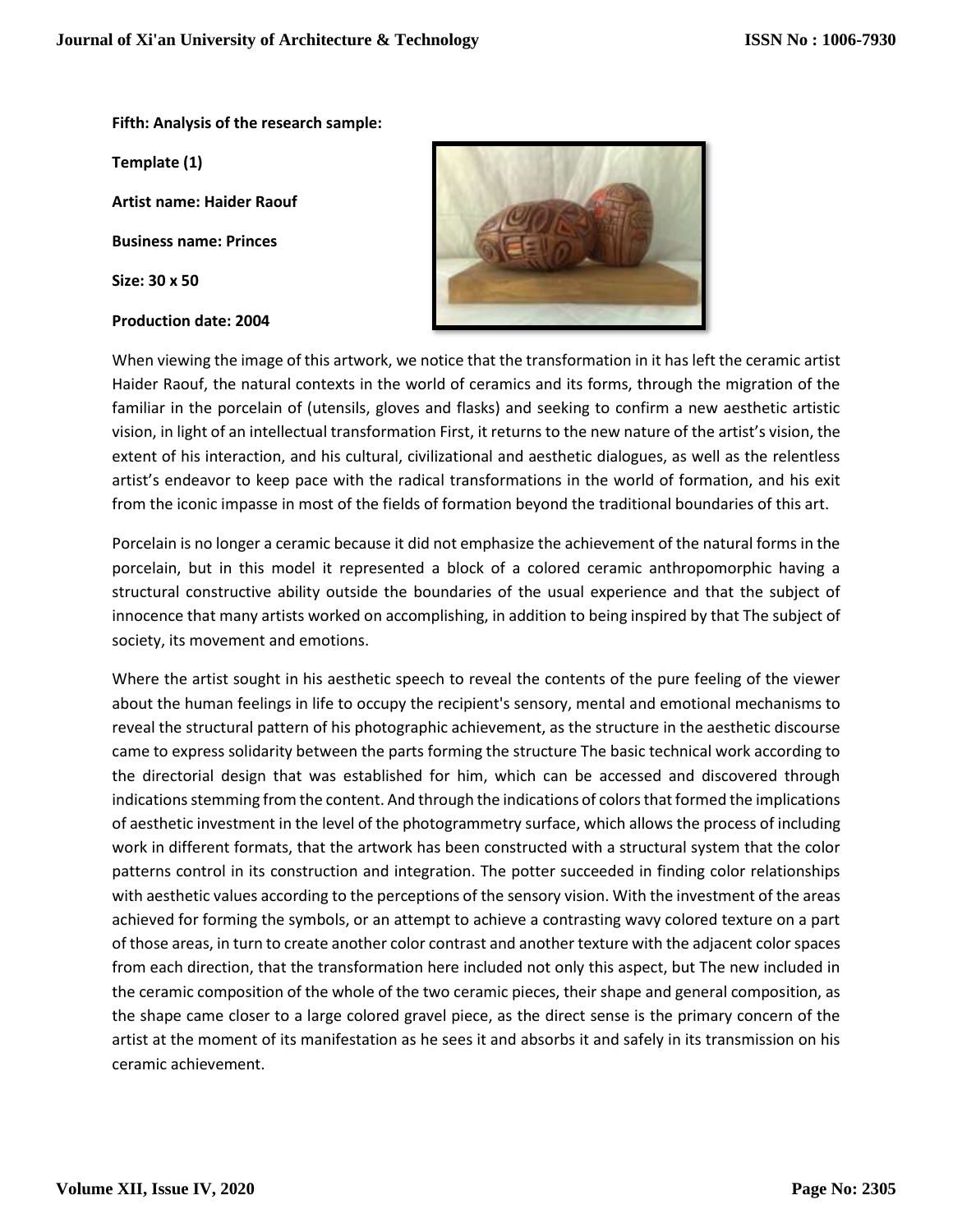**Template (2)**

**Name of the artist: Maher Al-Samarrai Business name: Ghar Eve Size: 50 x 40 x 10 Production date: 2010**



A work consisting of five pieces with different sizes and colors, as the large piece has a regular shape and is a rectangle, with the color of nests and brown, and the piece with a blue color (fragmentary) also has a regular shape, while the rest of the pieces, it was irregular shape, with a brown color Graduated to the color of the nests, he wrote on the regular pieces the form of Qur'anic verses. The artist recommended the work from the emergence of Islam, where the fragmentary color was the light that emerged from the pre-Islamic period and was written on this tablet (read and your Lord is the Most Generous).

Where the work was balanced by the distribution of ceramic blocks, and also parallel to the chromatic wording of the whole text in dens and brown, a sign of the desert of Arabia.

The liberation of the ceramic composition towards a symbolic expressive construction, a glue symphony expressing human essence and content, a state of conflict and humanity and a state of conflict and resistance that characterized the life of modern man, deepening the mental images of the recipient and transcending the familiar stylistic patterns, leading to an artistic form more suggestive to the idea , Making the deliberative discourse possesses the greatest ability to transmit aesthetic intellectual goals, which the potter asserted by displacing and disturbing the iPhone's image, bypassing the hypotheses, leaving him from his familiar existence to an interpretative aesthetic presence consistent with the desire to transform the idea into an expression, transcending the text with limitations The familiar performance image within a selective voluntary act, technical treatments with alternatives and free tests up to the special semantic structure, by activating mental and manual processes and re-dismantling the visual scene and at the level of artistic formation to add to it a mystical smear in which the self strives with all its references, extracting the images from a stream Its functional regularity, and its transfer to a new and strange medium without completely abolishing its materialism and realism, so the event departs from the form of realism as soon as it enters the artistic form, creating a kind of displacement of the familiar image - as a perceptual - to an unfamiliar presence as an artistic perception as the work presents a paradox of style It is objective and objective within a camouflaged intent mixed with the semantic function of the alerts and metaphors as appointments that have their own substantive connotations circulating as they are not familiar but they pass through the familiar, to establish a technical subject in light of the processes of appointment and aesthetic perception, to appear to have his own life and effective through the acquisition of what is unprecedented . The process of multiplicity of pieces in this ceramic work reveals itself clearly and publicly, and there are a number of pieces with multiple levels, one of which is achieved by the background block,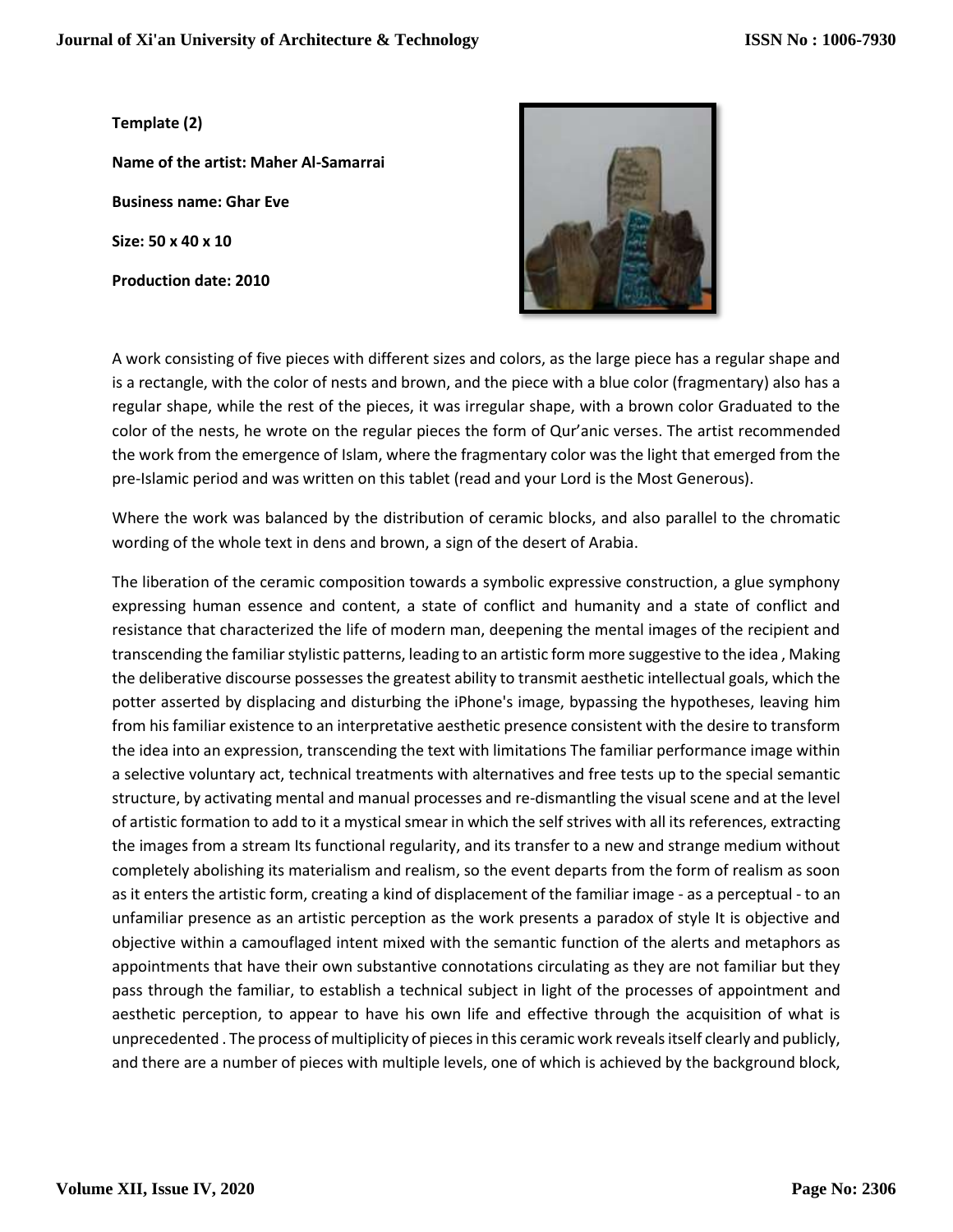which forms the first mass level visually, a formality hegemony institution named after it visually, followed by a second level visually which is the piece with sizes And the colors are close together.

**Template (3)**

**Artist name: Samer Ahmed**

**Business name: man and woman**

**Size: 40 x 25**

## **Production date: 2016**



In a formal reading of this work, we find the work consists of two pieces with a modified semi-geometrical body, closed from the top side and above each piece are small balls, a ball for each piece, the large piece with the color of the dens, inscribed with curved and wavy lines and points, and the ball is indigo The second piece is of two-color nails and the pink-dotted nests on the seven-piece eye and three circles arranged from large to small, large red, indigo and small yellow.

The potter carried out the work in an abstract contemporary way, so that the various sizes and repetitions in the two pieces made the work as two-dimensional, that this ceramic work establishes an aesthetic reference by reminding the recipient of human heritage and its connection with society spatially and intellectually, using the potter (the seven eyes) as a sign On folklore.

Potters took this geometrical form with its money of high expressive energy and reformulated it according to its own vision, through which they formed pure abstract art by disturbing its engineering system and reformulating it in a contemporary modernist style. The potter performed a set of expressions and modifications on the structure of the geometric shape, transforming it into a composition Constructive with a high abstract structure, and the creative artistic vision of such abstract works is focused on employing geometric shapes, creating abstract works with high expressive energy that depend on the interacting elements within the construction of the ceramic formation.

The potter achieved through the interacting relationships within the structure of the composition a harmonious rhythm achieved through the color harmony between the first piece and the second piece, including the second piece of geometric shapes and (the seven eyes) and also the texture and the difference between the first and second piece, and also the potter adopted the monochromatic color Its piece with engraving and guarding, and the second piece is composed of a white base and scattered with several colors. As for the geometric shapes (circles) in the middle of the second work, the color variation affected the recipient, so he added to the textual structure a communication of an idea to the recipient as well as the performance method Wyatt used ceramist led to the creation of artistic aesthetic value forms based on interactive relationships within the work of art, which added to work a vital character. The characteristic expression of the potter (Samer Ahmad) through the interest of the potter in the cultural heritage.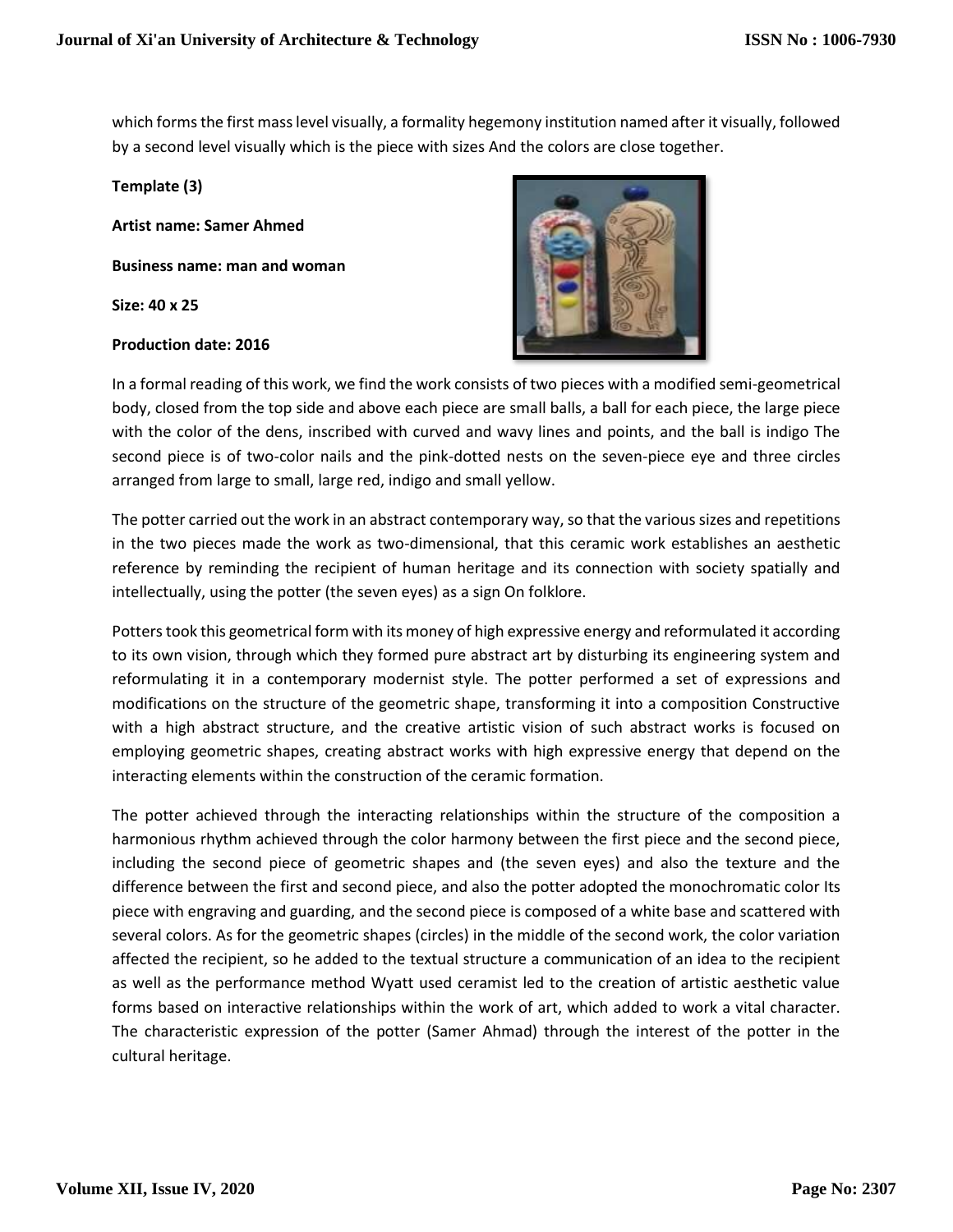So, the potter tried to transform the form from his usual formulas in porcelain an abstract intellectual formula in its general and interpretation that tried to decipher some of its symbols and interpret it in sticking with certain forms that formed a semantic formulation in an attempt to grant another sanctity as well as the sanctity of its known shatter color. So the transformation came starting with its introduction to the nature of the vertical form representing the abstract body, then the other formal transformation came in its mixing of decorative or written elements and vocabulary, in the structure of form and thought together and their transformations alternately and parallel in perpetuity, leaving all the usual forms in the ceramics for his new beauty. From this shift in the formulation of the shape and the multiplicity of the elements and its opposing and harmonious elements and the departure of the potter from his usual ceramic contexts and from his use of thought and aesthetic together from the abhorrent formulation of traditional ceramics all this is a fundamental shift in form and formulation seeking to achieve various ideas in its aesthetic structure.

# **Chapter four: findings and conclusions**

## **Among the current search results:**

1- Individualism in the contemporary Iraqi ceramics work style, which makes it within the circle of modernity, which has taken with its tracks the experimentation of ceramic formations to a modernist feature that emphasizes the technical structural aspect.

2- The Iraqi potter sought to invent and create new ceramic formations and preserve the General Training Authority and proceed to a new world, in the formal transformation from carrying out the work with one piece to repeat the pieces to confirm the idea of work, as well as the methods of display, and the scenes of the ceramic work at the level of the formation structure And his new transformation.

3- One of the main transformation elements in the ceramic composition is the color contrast, and the Iraqi potter confirmed a color contrast in two colors and between the light and the dark, in choosing the color to rise to new structures to calculate the aesthetic pleasure.

4- The contemporary Iraqi potter artist left the natural contexts in the world of ceramics and its forms, and strive to confirm a new aesthetic artistic vision, in light of an intellectual shift back to the new nature of the artist's vision and the extent of its interaction and cultural, civilizational and aesthetic dialogues as well as its endeavor to keep pace with the radical transformations in The world of contemporary formation.

5- The Iraqi potter took the form with his money from a high expressive energy and reformulated it according to his own vision, through which he formed pure abstract art by disturbing its expressive system and reformulating it in a contemporary modernist style in an abstract intellectual form in its interpretation.

# **Conclusions**

1. The artistic form of the contemporary ceramic piece contributes to a dialogue synthesis of the same shape and artist style through subject, idea and function.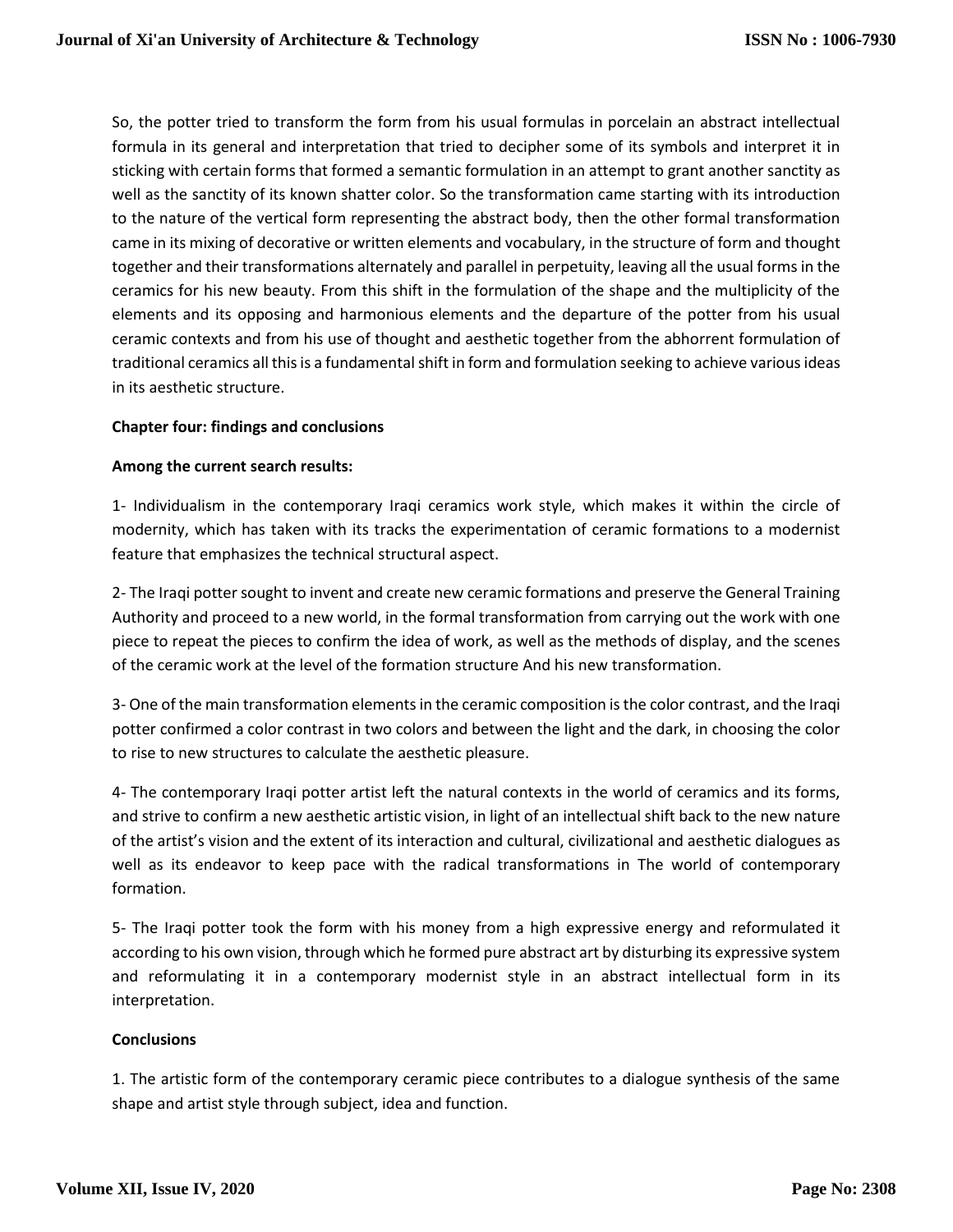2. The General Ceramic Training Authority is a synthetic language based on communication by expanding the circle of visionary action and the variety of levels of metaphor or symbol at the level of beauty and wording.

3. Ceramic figures have achieved an aesthetic dimension influenced by the function of the elements and foundations related to the multi-piece ceramic work.

#### **Recommendations:**

In light of the above research, the researcher recommends the following:

Correct artwork documentation by pottery artists and the four sides of the artwork to allow researchers to read the technical text more accurately and practically.

#### **Suggestions:**

The researcher suggests studying the following:

- 1 The multiplicity of plastic parts in European ceramics.
- 2- Characteristics of multiple pieces in Arab ceramics.

#### **Sources**

#### **Dictionaries and dictionaries:**

1- Gebran Masoud: Al-Raed, a modern linguistic dictionary, 7th edition, Beirut: Dar Al-Alam for Millions, 1992

2- Jamil Saliba: The Philosophical Dictionary, Part 1, Beirut and Cairo: The Lebanese and Egyptian Dar Al Kitab.

3- Louis Maalouf Al-Jesuiti: Upholstered in Language, 19th Edition, Beirut: Catholic Press, 2010.

4- Muhammad bin Abi Bakr Al-Razi: Mukhtar Al-Sahah, Kuwait, Dar Al-Risala, 1983.

#### **Books in Arabic:**

5- Ibrahim, Zakaria: The Art Problem, Egypt for Printing, Egypt, B, T.

6- Edith Kerzweil: The Structural Era from Levi Strauss to Foucault, translation: Jaber Asfour, Dar Souad Al-Sabah, 1st edition, 1993.

7- George Santiana: A sense of beauty, translation, d. Muhammad Mustafa Badawi, review d. Zaki Naguib Mohamed, The Anglo-Egyptian Library House, Franklin Foundation for Printing and Publishing, Cairo, 1960.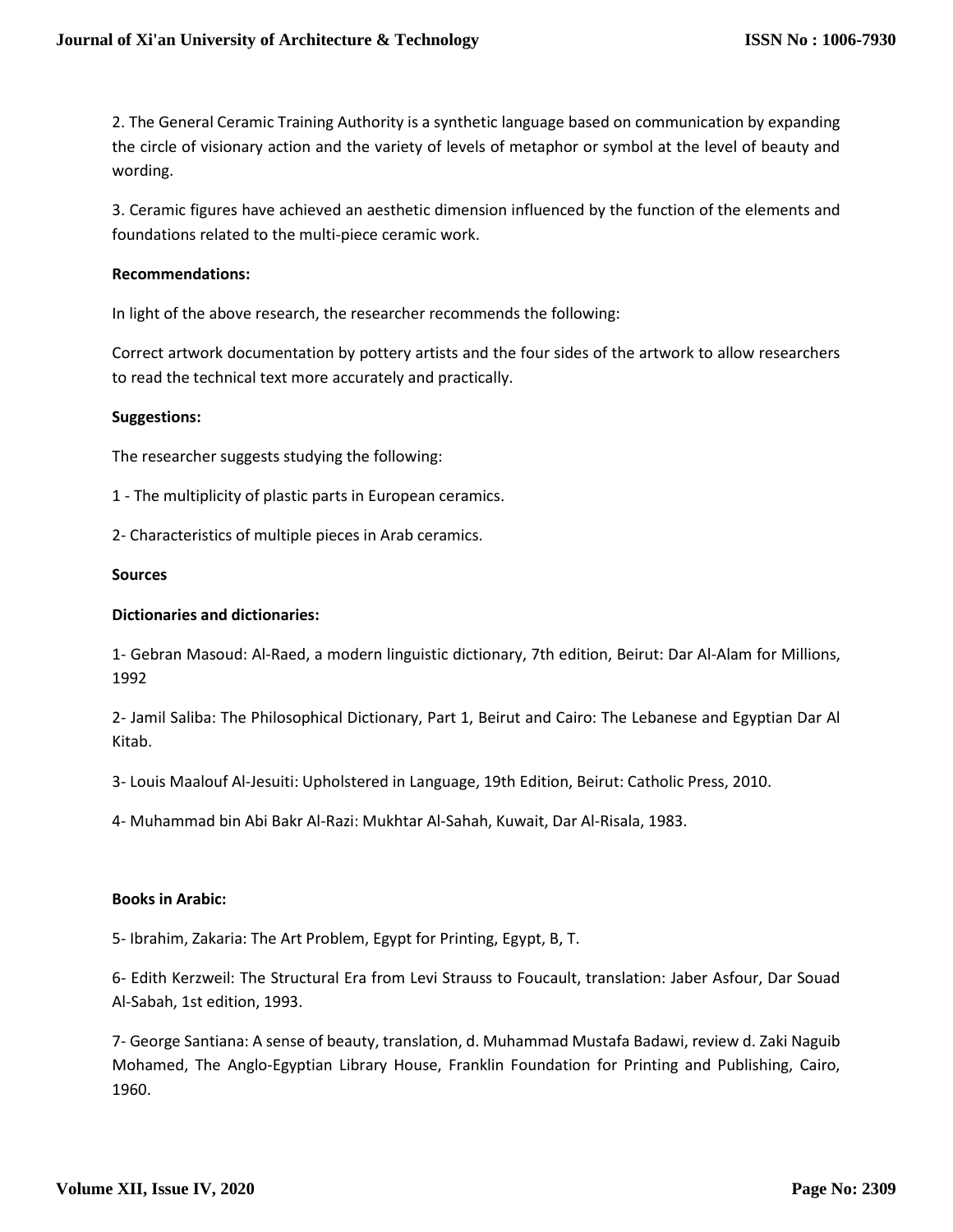8- Jerome, Stollins: Art Criticism Aesthetic and Philosophical Study, T: Fouad Zakaria, Arab Institution for Studies and Publishing, Beirut, 1981.

9- Harb, Ali: The essence and relationship towards transformational logic, 1st edition, Arab Cultural Center, Beirut, 1998.

10- Hassan, Hassan Mohamed: The Historical Foundations of Contemporary Fine Art, Part 1, Dar Al-Fikr Al-Arabi, Cairo D.D.

11- Haider Najem, et al .: Studies in the Structure of Art, IKAL Press, Baghdad, 2002.

12- Kholoud Badr Ghaith and Al-Karabila Mutasim Azmy, Design Principles, First Edition, Amman, 2008.

13- Al-Dulaimi, Marwan Yassin: A Tale of Clay and the Search for an Exit from the Icon inherited in Iraqi Ceramics, 2018.

14- RABD, I Flee: Art and Industry, Translation, Opening the Door Abdel Halim, Cairo, The World of Books, 1968.

15- Al-Zubaidi, Jawad: Contemporary Art Pottery in Iraq The Small Encyclopedia, No. 227, Baghdad, House of Public Culture Affairs, 1968.

16- Zuhair Sahib, and others: Riots of Art, Acceptance and Rejection, 1st edition, Dar Al-Kutub Al-Alami for Printing, Publishing, and Distribution, Baghdad, 2019.

17- Samurai, Yas Ikhlas: Stylistic Evolution in the Drawings of the Artist Saad al-Ta`i, 1st edition, House of General Cultural Affairs, Baghdad, Iraq, 2006.

18- Sherine Ehsan Sidzar: A Principle in Art and Architecture, The Arab House, Baghdad, 1985.

19- Safwat Nur ad-Din: Rafeeq Al-Khazaf, Isotopic Printing, Kuwait, 1999.

20- Adel Kamel: The Iraqi Formation: Establishment and Diversity, General Cultural Affairs House, Baghdad, 2000.

21- Abd al-Halim, Fateh al-Bab, et al .: Design in Fine Art, First Edition, Cairo Press, 1984.

22- Abdul Hamid Shakir: The Creative Process in Photography, The World of Knowledge, Kuwait, 1990.

23- Ali Haddad: The other discourse is an approach to the alphabet of the poet, critic, Arab Writers Union, Damascus, Syria, 2000.

24- F. Konsta Ntinov: The Role of Progressive Ideas in the Development of Society, 2nd edition, Damascus Printing House, 1977

25- Fouad Zakaria: Philosophical Prospects, 1st floor, Dar Al Tanweer for Printing and Publishing, Beirut, Lebanon, 1998.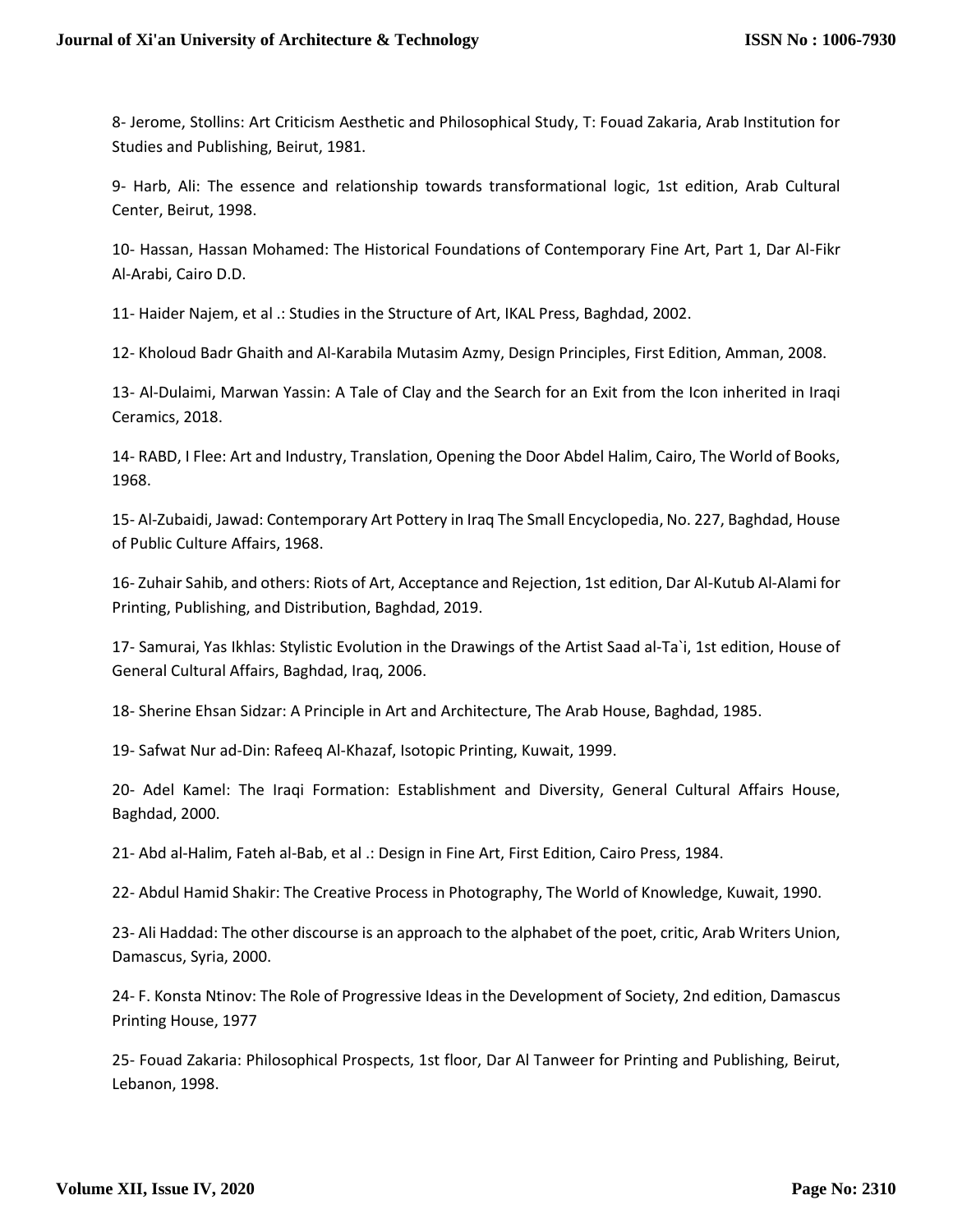26- Kamel, Adel: The Iraqi Formation: Establishment and Diversity, 1st edition, House of Public Culture Affairs, Iraq, Baghdad, 2000.

27- Mustafa, Adel: The Significance of Form: A Study in Formality and Reading in the Book of Art, A Vision for Publishing and Distribution, Cairo, 2014.

28- Nathan Nobler: The Vision Dialogue, An Introduction to Artistic and Aesthetic Experiences, T: Fakhry Khalil, M. Jabr Ibrahim Jabr, Dar Al-Mamoun for Translation and Publishing, Baghdad, 1987.

29- Al-Nasiri, Thamer: Unity and Diversity in Contemporary Iraqi Ceramics, 7th edition, Dar Majdaladi for Publishing and Distribution, Amman, 2006.

30- Hauser, Arnold: Art and Society Throughout History, T .: Fouad Zakaria, The Egyptian Public Authority for Authorship and Publishing, Part 2, Al-Qaher, 1977.

# **Books in English:**

31- Dawandead. Sarak: Art Forms, NewYourk, 1468.

32- Patrick. Hank: Encyclopedia World Dictionory, Lebanese, 1974, p1497.

## **Messages and atarih:**

33- Jassem, Nibras Ahmad, Contemporary Iraqi Ceramic Sculpture, Unpublished Master Thesis, College of Fine Arts, University of Baghdad, 1996.

34- Al-Jubouri, Ahmad Shas Atiyyah, the formal transformation of contemporary Iraqi ceramics between the concepts of function and beauty, Master Thesis, College of Fine Arts, University of Baghdad, 2005

35- Haider Najem, Analysis and Composition of Contemporary Fine Artwork, PhD thesis, Unpublished Master Thesis, College of Fine Arts, University of Baghdad, 1998

36- Al-Khafaji, Atyaf Ali Najem, The problem of identity in contemporary Iraqi ceramics, unpublished doctoral thesis, University of Babylon, College of Fine Arts, 2012.

37- Al-Rubaie, Randa Muhammad Fakhir: Design Aesthetics in Rafeh Al-Nasiri's Drawings, Unpublished Master Thesis, College of Fine Arts, Department of Art Education, University of Babylon, 2012.

38- Al-Saadi, Adel Saadi, The Characteristic of Repetition in the Structure of Linear Formations, Unpublished Master Thesis, University of Baghdad, College of Fine Arts, 2004.

39- Al-Abbas, Hoda Abdul-Hussein Jabbar, Repetition and its Relation to Style in Contemporary Iraqi Ceramics, Unpublished Master Thesis, University of Babylon, College of Fine Arts, Department of Fine Arts, Ceramics, 2010.

40- Abdul Qadir, Returnees, Contemporary Iraqi Ceramic Techniques, Master Thesis, Unpublished, University of Baghdad, College of Fine Arts, 1989